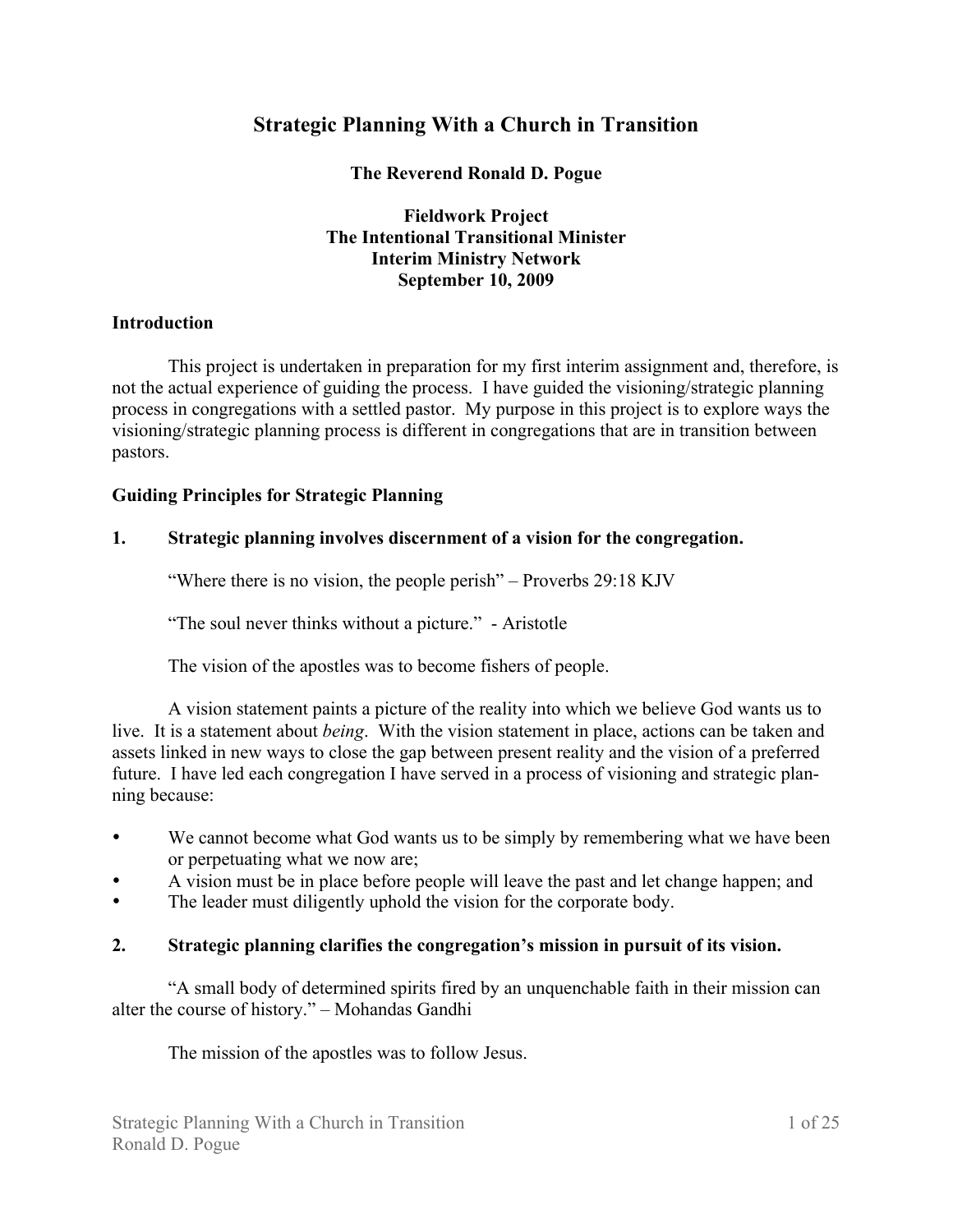A mission statement defines in a paragraph or so the congregation's reason for existence. It embodies its core values, goals, ambitions, and mores. A congregation that attempts to operate without a mission statement runs the risk of wandering through the world without having the ability to verify that it is on its intended course. It is a statement about *doing*. The mission statement is important because:

- It describes the intentional action that will be necessary in pursuit of the vision God has inspired so that the vision is more than wishful thinking;
- It clarifies the core values that will guide the congregation in making decisions about deployment of people and allocation of resources;
- It provides the leaders with standards of the congregation that will be useful in providing oversight in helping the congregation advance in pursuit of the vision.

### **3. A strategic plan supports the mission of the congregation.**

A good strategic plan begins with a commitment to the vision and mission of the congregation as set forth in the statements that have been drafted and agreed upon. The plan is "strategic" because it is developed from a viewpoint that encompasses the entire congregation and the mission field it is committed to serve. It provides specific goals, objectives, roles, responsibilities, timeframes, and accountabilities with sufficient detail to be useful to people at all levels of congregational life – leaders, congregants, and staff.

### **4. Strategic planning is different for congregations that are between pastors.**

The strategic planning process is different for congregations that are between pastors. The imprint of the former pastor will likely affect certain aspects of an existing strategic plan. The new pastor has not yet arrived. The time of transition is an ideal opportunity for a congregation to study its past, assess its present situation, and consider its future. It is also a time to make strategic changes in leadership, reconnect with the denomination, and prepare a profile that will be useful to those who are under consideration as the next pastor.

I have drawn upon the work of Alice Mann, Gil Rendle, Roy Oswald, and others in their approach to strategic planning as "holy conversation" and as "spiritual practice" for congregations. The book, *Holy Conversations: Strategic Planning as a Spiritual Practice for Congregations*, by Gil Rendle and Alice Mann is an excellent resource for strategic planning in any congregation and is described as "the Alban Institute approach." Excerpts from the text of *Holy Conversations*, from the *Holy Conversations* website (http://www.holyconversations.org/) and adaptations of their writings that are displayed on the Alban Institute website (http://www.alban.org/bookdetails.aspx?id=696 ) are included in my description of the following summary of the process I have developed for use with churches that are in transition.

"Planning is a conversation. For congregations, it starts with the question: 'What work would be most helpful for this holy conversation?' While the roadmap to the full planning process appears linear, like any good conversation, it will have its own natural flow. [Leaders ask] 'Where should we be giving most of our attention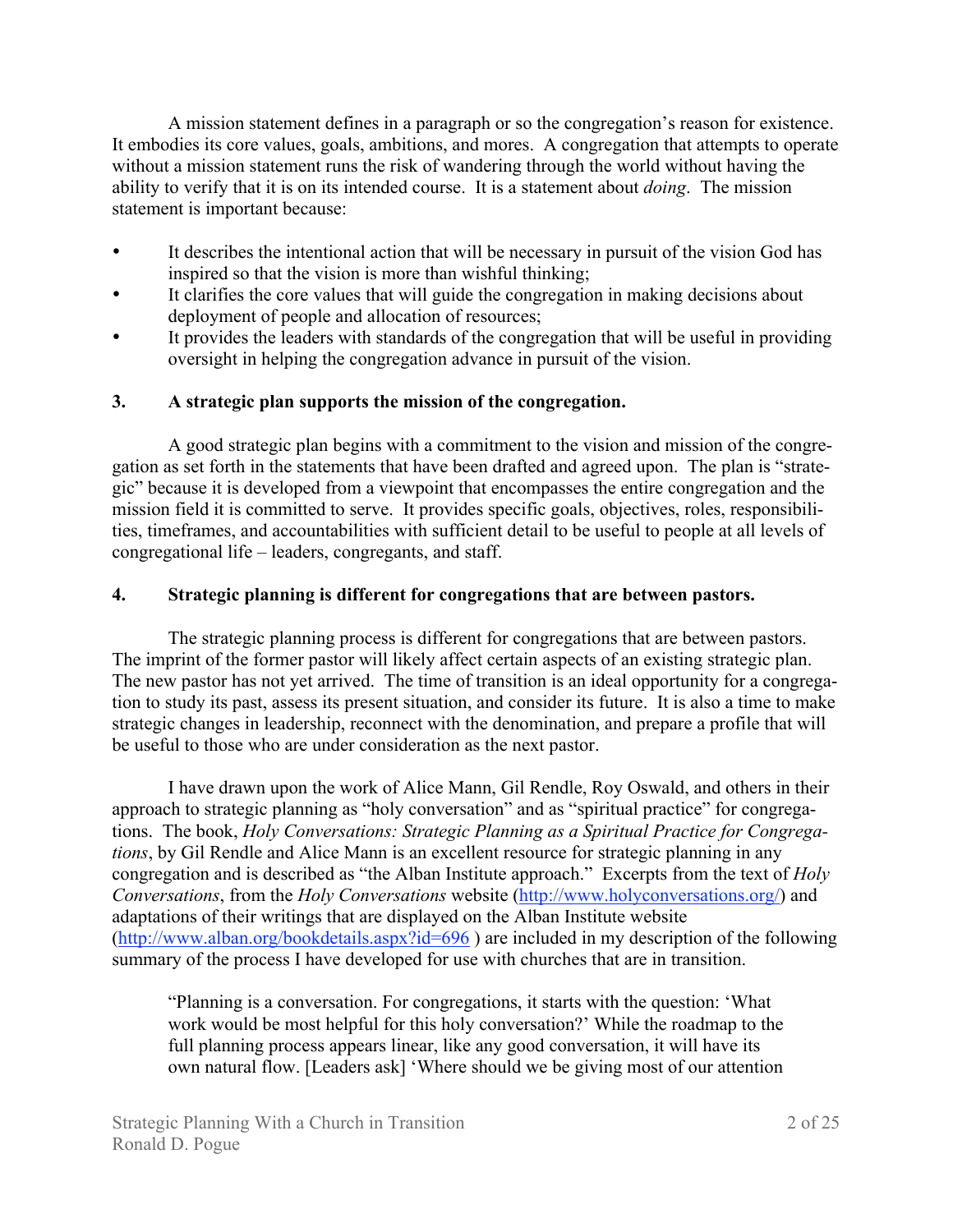at this time?' Leaders should also ask what type of structured conversations are people willing and able to have now. Those will become entry points into other parts of the planning process." i

I also invited several experienced, trained, intentional interim ministers working in Episcopal Churches to respond to a set of six questions:

- How have you found visioning/strategic planning with churches in transition between pastors to be different than in churches with settled pastors?
- What aspects of planning in a transitional setting are helpful in the search process?
- What aspects of planning in a transitional setting are helpful to the new pastor?
- How have the roles of the governing body, transition committee, planning committee, and search committee been defined?
- What elements of the interim minister's role are particularly important in planning?
- How have you related the developmental tasks to the planning process?

Their responses are contained in Appendix I and I have quoted them throughout this description of the planning process.

The process I propose has eight phases. The first four phases are organizational and facilitate the gathering and analysis of information. The last four phases involve discernment, decision making, and communication. How extensive the planning process will be and when to begin must be determined in light of the circumstances of each congregation in transition. The process I am describing is intended to be used to develop short-term goals so that after a new pastor is called he or she will be able to join the congregational system and work with them in developing new plans in which his or her ministry finds expression. Because many transitional congregations have high degrees of conflict, it is important to avoid thinking that the planning process will resolve the conflict. The degree of conflict that is present will also affect both the timing and the extent of the planning process.

The following description also presupposes that the interim is the person who shepherds the congregation and its leaders through the planning process. This does not preclude the use of other consultants and I've attempted to describe how, when, and where other consultants might be engaged.

"The leader is not responsible for discovering the perfect solution or for creating a perfect planning process to get people to arrive at a perfect plan. Instead, the task of the leader is to help the people have a purposeful and meaningful conversation about who they are and what they believe is important to do. It is a conversation that can, and often does, result in a written plan." ii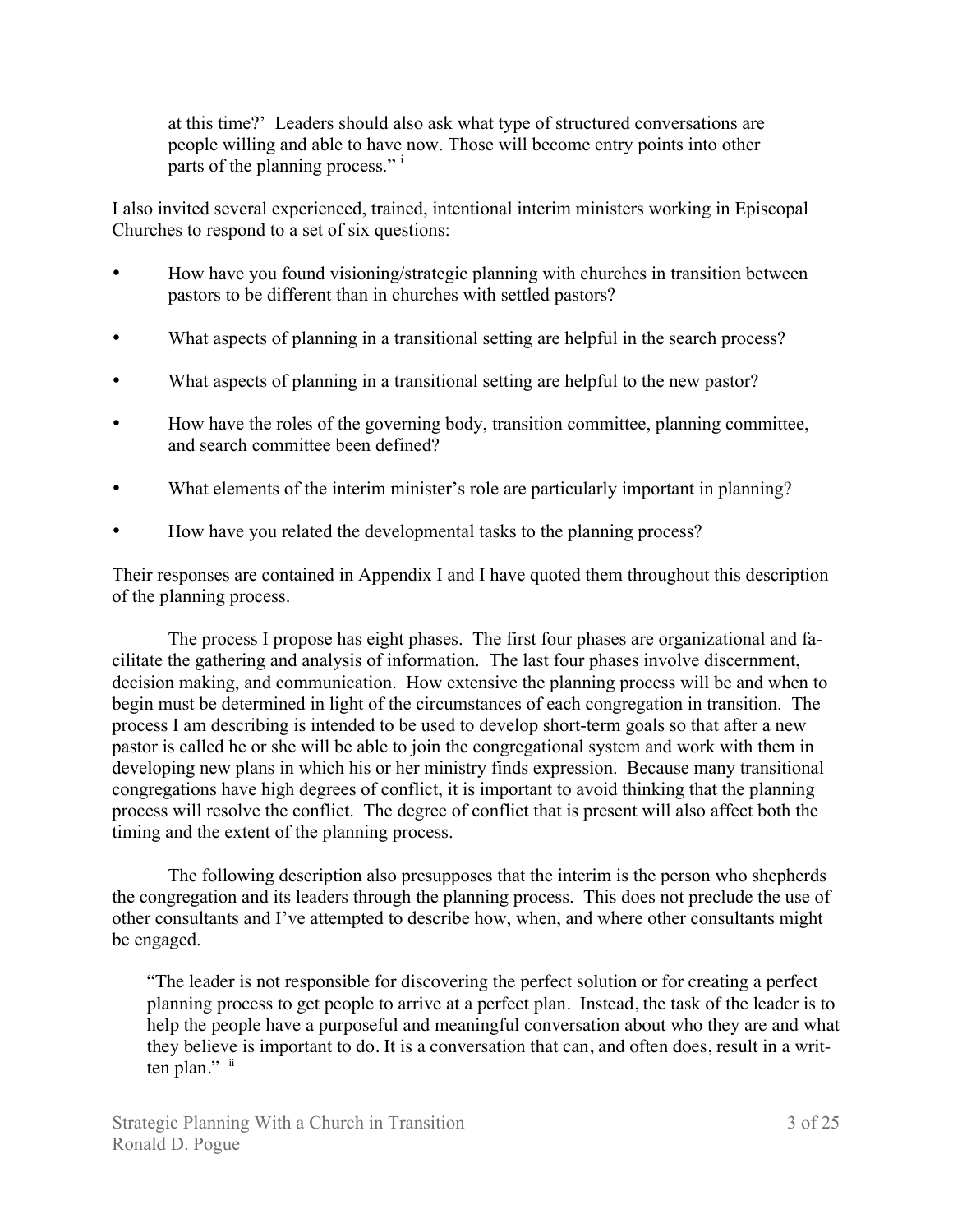#### **The Strategic Planning Process**

Rendle and Mann provide a good operational definition of the strategic planning process:

"Our operational definition of strategic planning is a structured conversation about what a group of people believe God calls them to be or to do. The goal of the planning process is to structure the conversation people need in order to shape agreement and enthusiasm to pursue what they believe God calls them to be or  $\overline{d}$ <sup>"</sup>

**Phase 1: Obtaining authorization to proceed** - "The planning process must belong from the outset to those who will approve and implement it. The consultant's role is to advise, support, and facilitate, not to manage the process or direct its outcome." iv

There should always be agreement with the leadership that a shared vision, purpose, and plan are desirable for the congregation. Even if vision, purpose, and plan are in place, it is necessary to revisit because a change in pastoral leadership is underway. The need for a process of visioning and strategic planning should be carefully discussed with judicatory and congregation leadership prior to entering the interim relationship.

Gary Goldacker considers planning during transition a necessary element of preparing for the call of a new pastor.

"I believe that a congregation must have a vision and a strategic plan against which to evaluate rector candidates. How can you know what kind of priest to call if you don't know where you are going?!!"  $V$ 

How the process will serve the governing body and the search process should be clarified and mutually agreeable to all parties. If the visioning and strategic planning process is to assist the search committee in its task, care must be taken to leave some points of flexibility in it so that the new pastor, when called, can be allowed to provide input. At a later time, the settled pastor will provide leadership as the congregation looks beyond the plans established during the time of transition.

Important insights into the congregational system will be gained during this phase. The interim will have opportunities to begin to hear stories about the congregation's history, determine the degree of clarity that exists about the congregation's identity, assess the congregation's leadership, understand the congregation's relatedness to the judicatory and denomination, and explore the readiness of the congregation for the changes that will be necessary in order to commit to a new ministry. The interim will begin to introduce the five developmental tasks.

Evelyn Hornaday has a slightly different perspective on what's different about planning in a transition.

"I haven't found the visioning/planning process itself to be any different than at any other time. However, as an interim rector *I* am different than when I've been in my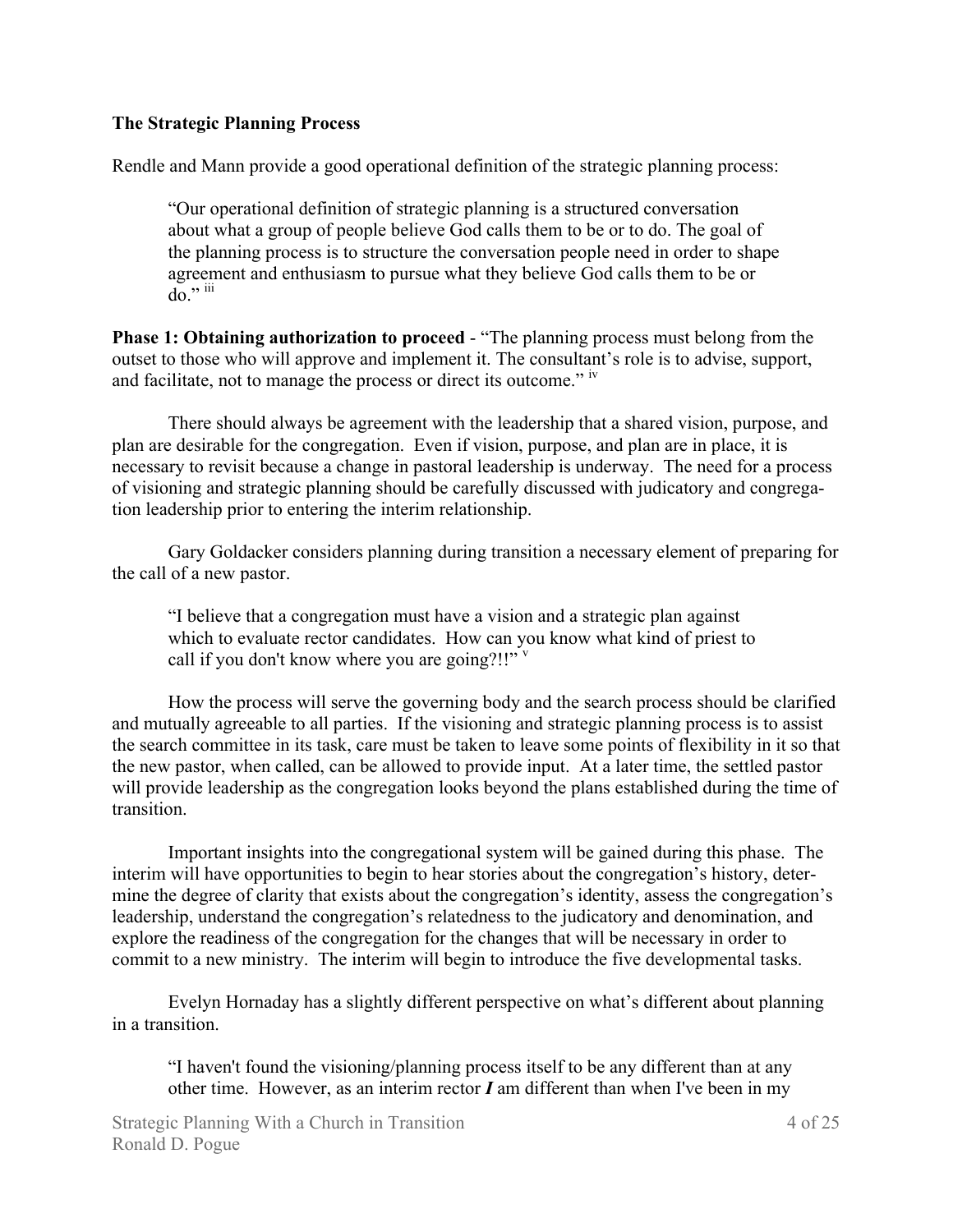own parish -- as an interim, the planning process must be about the church and the church only, and not about my dreams/ideas/hopes for them." v<sup>i</sup>

**Phase 2: Forming the Team** - "The key to the process is a strong planning team composed of persons who are open to discern what the congregation is called to be and do; who understand the political realities; and who understand the value of open deliberations and the need for a redundant system for keeping the membership informed." vii

When recruiting and training a team to share in guiding the process, it is desirable to include people of different viewpoints, ages, ethnicity, gender, socioeconomic status, theological perspective, and people from outside the congregation. At this stage, the roles and responsibilities of the interim, governing body, planning team, search committee, transition team, and judicatory should be carefully spelled out. If additional consultants are to be employed to assist with the process, that decision should be made prior to recruiting leadership from within the congregation.

There may be circumstances in which the planning team and the search committee are one and the same. There may also be circumstances where the transition team and the search committee are one and the same. And, there may be circumstances where the roles of planning, search, and transition are carried out by one group. The circumstances that determine when the roles of the various committees may be combined must be established ahead of time in light of congregational needs and concerns, availability of leadership, judicatory policies, and the extent of the work to be accomplished. The rationale for decisions about combining or not combining roles and responsibilities should be carefully worked out and expressed in writing. There is a strong consensus of opinion favoring a distinctive role for the governing body. The governing body should not do the work of the planning, search, or transition committees. Adhering to this principle allows the governing body to engage in best practices, lead rather than manage the other committees, and to concentrate on its own unique work in the congregational system. This also allows the transition team to work more freely in regard to the developmental task involving potential changes in leadership. The frequency with which reports to the governing body and the judicatory should be established and communicated in advance.

Accountabilities should be spelled out and everyone who is asked to participate in the process, leaders and other members of the congregation should be asked to agree to mutual accountability. My preference is to refer to accountability as "watching over one another in love."

It is likely that new leadership will emerge during this phase of the process, so the interim should be observant, watching for good leadership traits among those who are entrusted with the task of guiding the planning process. How the governing body goes about determining who is "in" and who is "out" is a key to how it will handle future decisions about leadership.

**Phase 3: Conducting a Self-Study – "Early in the process, the planning team identifies a group** of "driving questions" and presents them to the governing Board for endorsement. It is essential that the leadership feel a sense of urgency about addressing the driving questions. . . Data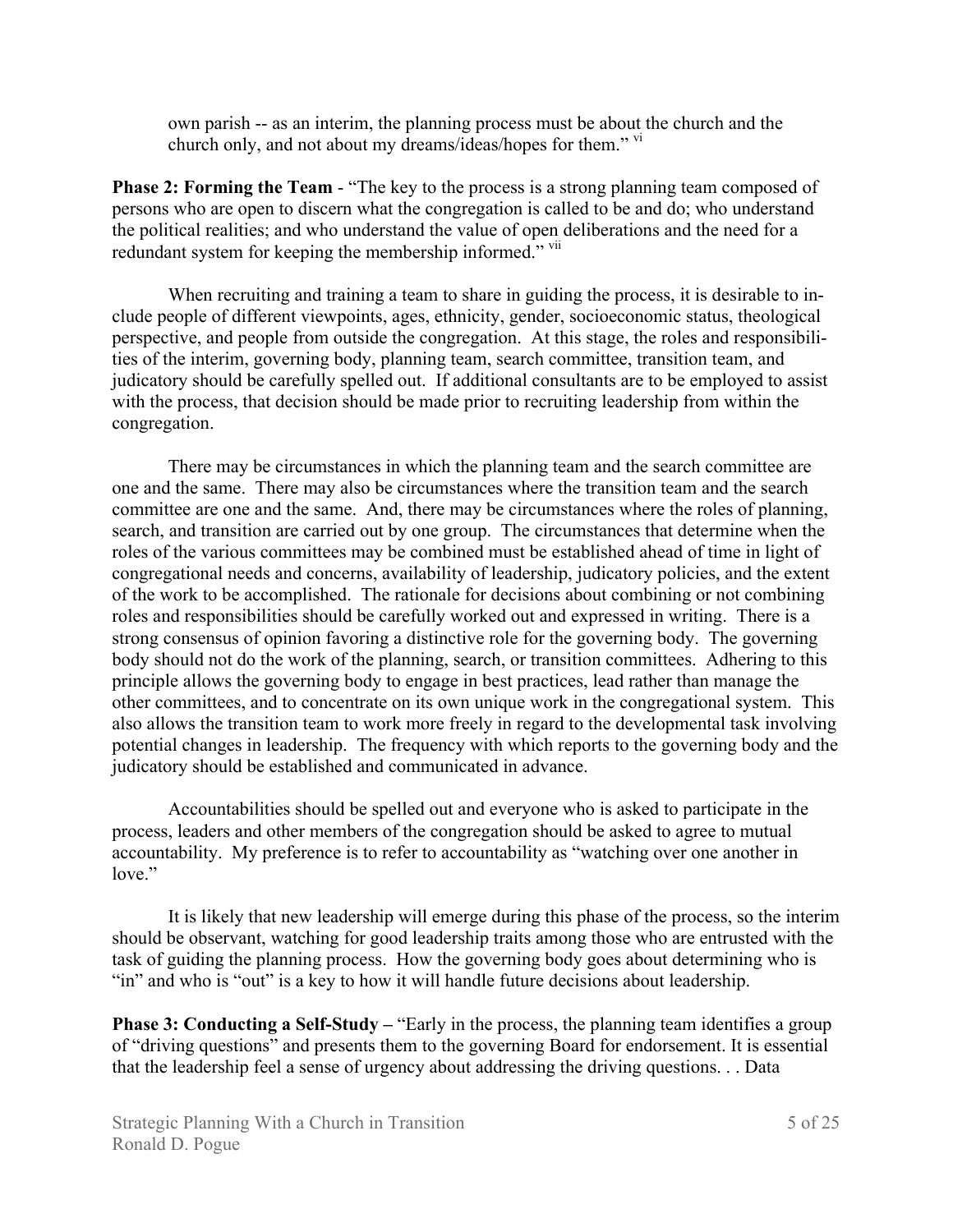collection should be focused on data that will help to answer the driving questions, and designed to make collection and interpretation manageable." viii

These driving questions are described in *Holy Conversations*. Excerpts of the description may be read online at http://www.alban.org/bookstore.aspx?id=5686.

In preparing the congregation to examine itself and its mission, it is important to provide a definition of vision, explain why vision is necessary, and look at how vision is different from mission. (A vision statement addresses "Why," and a mission statement emphasizes "How.")

The interim and other leadership should engage in a period of biblical and theological study and discussion in order to ground the process in core values. The interim and other leaders should jointly engage the rest of the congregation in a similar study as the beginning point for congregational self-study. Material from the biblical and theological process should be tied to the remainder of the process. In this phase of the process, the congregation links its story to the stories of the faith and of the tradition to which it belongs.

The widest possible participation can be accomplished through home meetings, focus groups, surveys, and other means of input, keeping the focus on what people appreciate. It is important to consider the views of those outside the Church, current and reliable demographic studies, and identified community concerns.

"Data collection should be focused on data that will help to answer the driving questions, and designed to make collection and interpretation manageable. Both internal and external data should be gathered. Internal data includes feedback from the membership considered both as 'consumers' and 'producers.' External data includes information about the local community and the larger social and religious context." ix

Evelyn Hornaday cautions that the participation of the parish in the process is essential to the integrity of the final results and relates directly to the search for a new pastor.

"The most important piece of planning related to the search process is this: does the parish, not just the Vestry, know what their identity is and live into it? If the planning work is just an exercise for and by the Vestry and Search Committee in order to "get on with it," the new rector will get a rude awakening when he/she arrives to find the people having a different self-understanding." $\frac{x}{x}$ 

This will probably be the most lengthy phase of the process and will be the one during which the five developmental tasks are most fully engaged. The interim should take care to see that there are redundant opportunities for narrative work as well as obtaining data and other input through questionnaires and surveys. All participants in the process should be encouraged to tell their stories and listen to the stories of others during these "holy conversations." What are the stories that express the hopes of the founders, stories that might explain the hurts of the congregation, stories where redemption is involved, stories about pastors coming and leaving, stories about cooperation with the denomination and other congregations, and stories that suggest hopes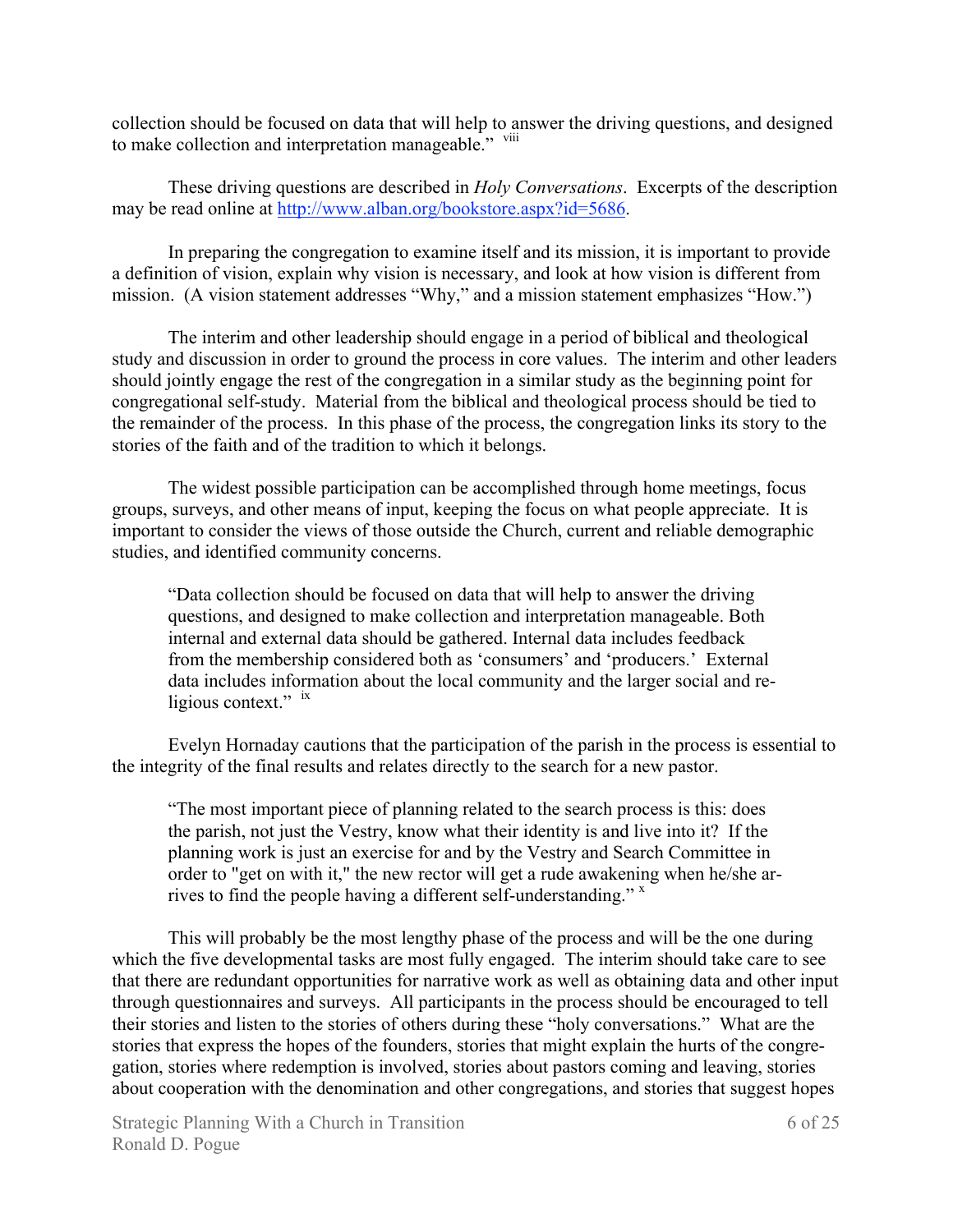for the future? There are numerous techniques for drawing out the stories and the details. Some people will respond more positively to one process than another, so several different kinds of opportunities should be offered.

John Goddard finds the stories people tell to be a very important aspect of this phase of the process:

"I have found some of the jewels of a parish sharing an appreciative inquiry tool, which is to ask one member at each meeting to share one event at parish X that stands out in their mind as significant in their life. My experience has been that the first person approaches this assignment with hesitation, but by the next meeting a flood of events will come out and holding those until some one else has shared builds the passion for the life of the history of the parish. From this we have a base to build on for a vision for the future."  $\frac{x^2}{x}$ 

**Phase 4: Analyzing the Self-Study - "Strategic Planning requires both wide participation and** deep integrative thought. This tension is best maintained by a cohesive Planning Team that reaches out several times during the planning to keep the membership contributing to and learning from the process." xii

The team reviews the responses to identify priorities, patterns, and themes. Look for metaphors and descriptive words and phrases. Particular attention should be given to insights that clearly relate to the core values and to insights into patterns of congregational life that have continued to be sources of difficulty or signs of health. The information that has been obtained should be examined in light of the five developmental tasks. What does this tell us about our history? What does this tell us about who we are? How does that compare with who we think we are and who we want to be? What does this tell us about our leadership? What does this tell us about our relationship with the denomination and other churches? What does this tell us about new directions? At what points is change called for and are we willing to pay the price of the change?

Steve Rottgers developed a process called *Ripe for the Harvest* for surveying and analyzing congregational systems. He has used this process in forty different congregations and has found it helpful in identifying the traits of their next leader.

"*Ripe for the Harvest* sets a biblical standard from the Great Commandment and Great Commission, but also allows flexibility and change to occur. The *Ripe for the Harvest* process helps . . . inform a parish of what areas are being done well, what needs to be corrected, and where do they want to go. All of this helps form an understanding of what kind of leader do they want."<sup>xiii</sup>

**A cautionary note about the next steps in the process -** Dan Hotchkiss offers some sound advice that is pertinent in a transitional setting. He advises that continuity of leadership is important in an extensive planning process. "If a congregation is in the midst of a major leadership transition," says Hotchkiss, "it should focus on short-term plans and goals that will provide a 'vision of ministry' for the next one to three years rather than undertake a more extensive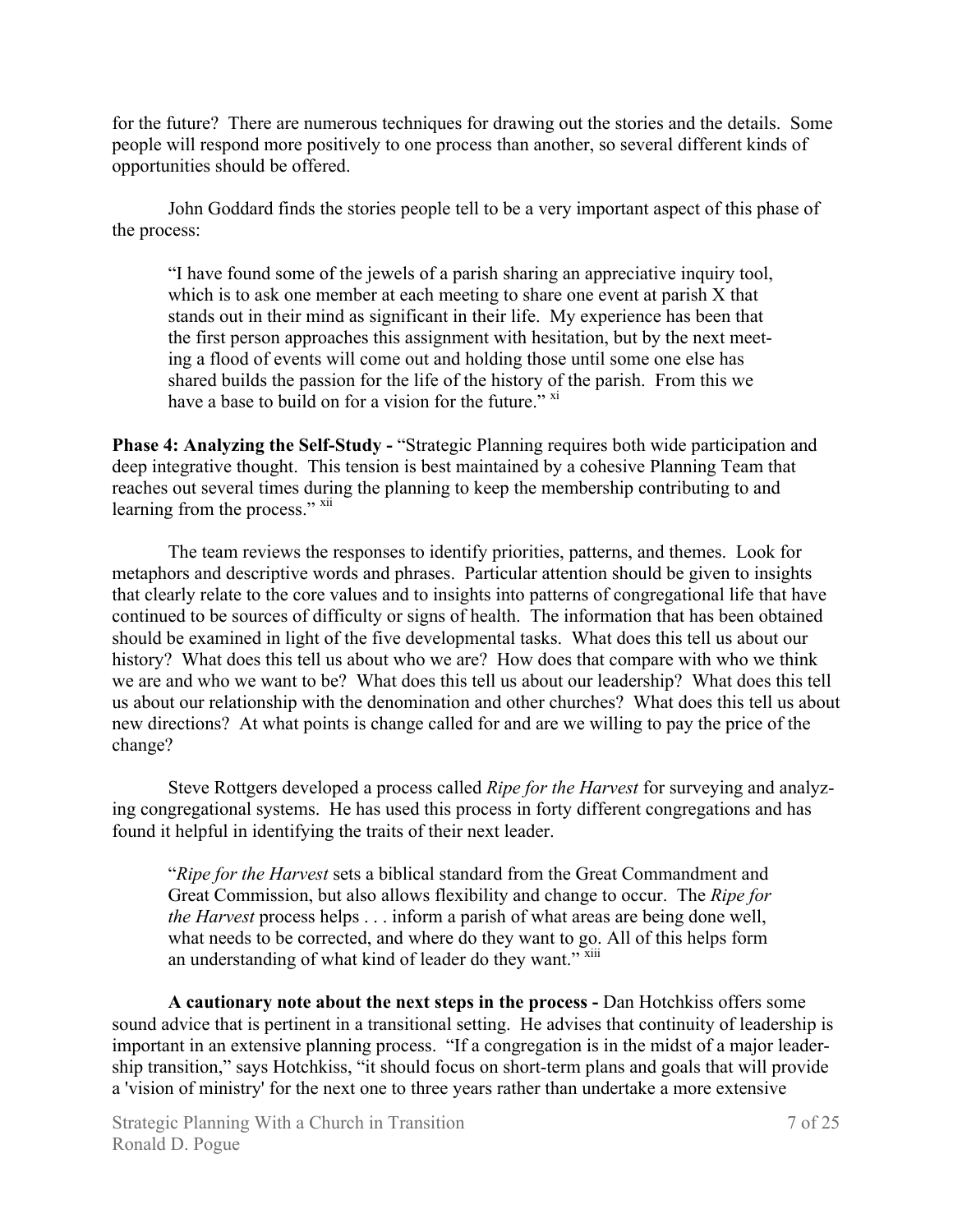strategic planning process." He also offers caution related to the level of conflict that is present. Although some congregations think they can deal with conflict by doing planning, Hotchkiss does not think such an approach is helpful. "Planning may feel like a more comfortable frame because people think it will allow them not to deal with important differences of opinion," he says. "But conflict is not a good basis for doing planning. In such situations, it's a mistake to call the next step planning and doing so often will taint the idea of planning in the future." xiv

This is also the phase of the process when a congregational profile and a profile of the next pastor begin to take shape. The planning team should take great care from this point on to present their analysis and the draft of the profiles to the governing body. The governing body may ask the planning team to make adjustments or editorial changes to what they have prepared. Therefore, while the planning process is not conflict management, the interim, the governing body, and the planning team need to be prepared for some healthy conflict resolution alongside the process as it moves forward. For example, the planning team may feel that the congregation and its leaders are not in agreement and may be unwilling to make any or all the modifications that the governing body is requesting. Or, the governing body may discern that there are too many things on the list or that more time or funds will be needed to accomplish some of the things that are being proposed. The skills of the interim in managing conflict may be tested at this point. If agreement to bring in someone else to manage conflict has been obtained in the beginning stages of the process, this would be the time to execute that decision. To use an outside mediator is not an indication that the conflict management skills of the interim are inadequate. Rather, it is an acknowledgement that the interim has joined the system. Someone outside the system who is neutral may be more effective in guiding the process along at this point in order to reach agreement on what is about to be presented to the congregation and to potential candidates in the search for a new pastor.

**Phase 5: Catching the Vision - "Shaping the future can come in the form of a unique defining** statement about the congregation in terms of mission and/or vision." <sup>xv</sup>

The interim leads the planning team in a study of the data that has been gathered in light of scripture, church documents, and other materials to help them appreciate the vision God has for the congregation. It is important to know the vision of the judicatory and the denomination because each member congregation shares in that vision as well as a vision that is uniquely its own. The planning team should test for alignment of vision on both the local level and the level of the larger church. Insights gained are synthesized with insights from the self-study. A captivating vision will begin to emerge.

**Phase 6: Expressing the Vision - "The planning process is an effort to help the congregation tell** its story. Biblical theologian Walter Wink suggests that every congregation has its own angel with two voices: the voice of personality and the voice of vocation. The voice of personality speaks to the congregation's past, the people who have left their imprint, commitments made, and risks taken. The voice of vocation, however, is the voice of the future. It talks of commitments and values to be lived out, hopes to be realized, and costs to be paid willingly for the greater purpose. The result of the holy conversation is the naming, claiming, and committing to a vocation. It is the first step on a path of faith and calling."  $\frac{1}{x}$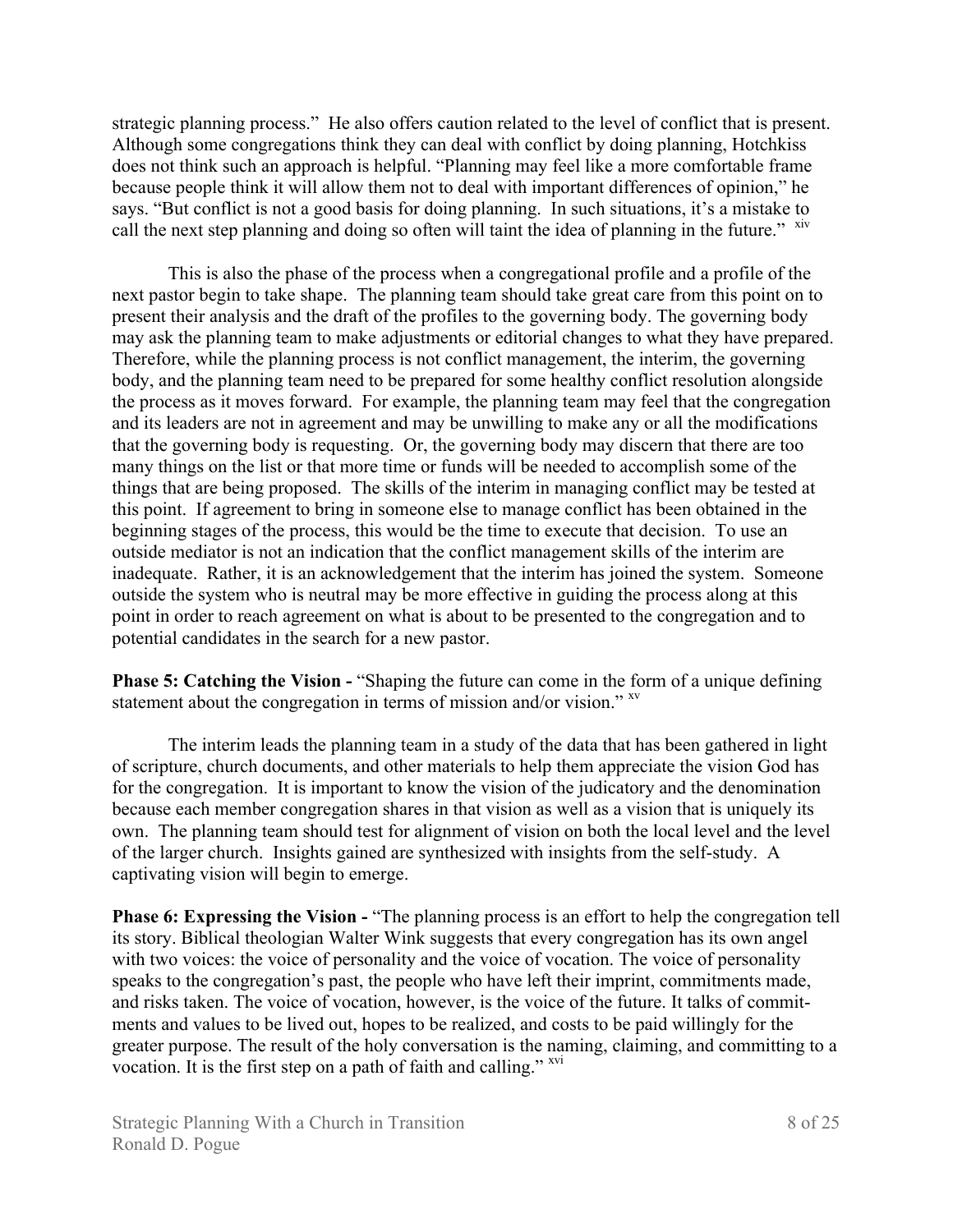The planning team prepares the final draft of a statement that clarifies the vision of the possibilities God is offering. It paints a picture for the church, which leadership will diligently hold up. The vision statement is submitted to the governing body for approval.

**Phase 7: Developing a Mission Statement - "Institutional health requires a clear understanding** of the mission and common covenants about behavior. Ordinarily the best time to attempt to clarify these is after the internal and external data gathering are complete. Statements of mission and covenant should be richly informed by the faith tradition." <sup>xvii</sup>

The mission statement expresses the key ministry objectives of the Church in pursuit of its vision. For example, the vision of the disciples was to become fishers of people. Their mission was to follow Jesus. As with the vision statement, the planning team should ensure that the mission statement is aligned with the mission of the larger church. The mission statement is presented to the governing body for approval.

**Phase 8: Developing the Strategic Plan -** "Once the uniqueness of the congregation and its future has been shaped in descriptive statements, the next stage is to move toward workable plans. Objectives are what the congregation must do or be to shape its future. Goals state how the congregation will accomplish those objectives. They are often expressed as programs, events, or strategies. Formulating objectives, goals, and recommendations can lead to clear plans for action that shape the congregation's future. . . A written plan with specific recommendations or action steps is one important outcome of the planning process. At least as important is the process itself—the Planning Team's success at getting the membership to feel urgency about the Driving Questions and to grapple seriously with them." <sup>xviii</sup>

The comprehensive plan that emerges should be consistent with the vision and mission statements. The plan contains details of the actions that will be taken in performance of the mission and in pursuit of the vision. It should include responsibilities, covenants of conduct, and accountabilities during a reasonable timeframe. Rapidly changing economic and population dynamics in the mission field at our doorstep necessitate ongoing review and revision about every three to five years. Since this is a church in transition between pastors, some flexibility will need to be built in to the plan to allow the new pastor to provide some input that will enhance his or her ability to be most effective.

For example, the plan might include events and procedures intended to welcome the new pastor over the course of the first year. It might offer several options that have emerged from the congregation, such as the reception after the service of installation, gatherings in homes, media releases, and invitations to various community organizations. The new pastor's preferences should be taken into consideration before executing any of these plans. Perhaps the search committee would find a way to intentionally discuss these or other aspects of the plan during the interviews with finalists for the position.

The strategic plan is presented to the governing body for approval. This approval is an element of commitment to a new ministry and the governing body should be conscious of the implications. With the full support of the governing body, the results are communicated to the congregation in a variety of ways to foster the broadest possible understanding and participation.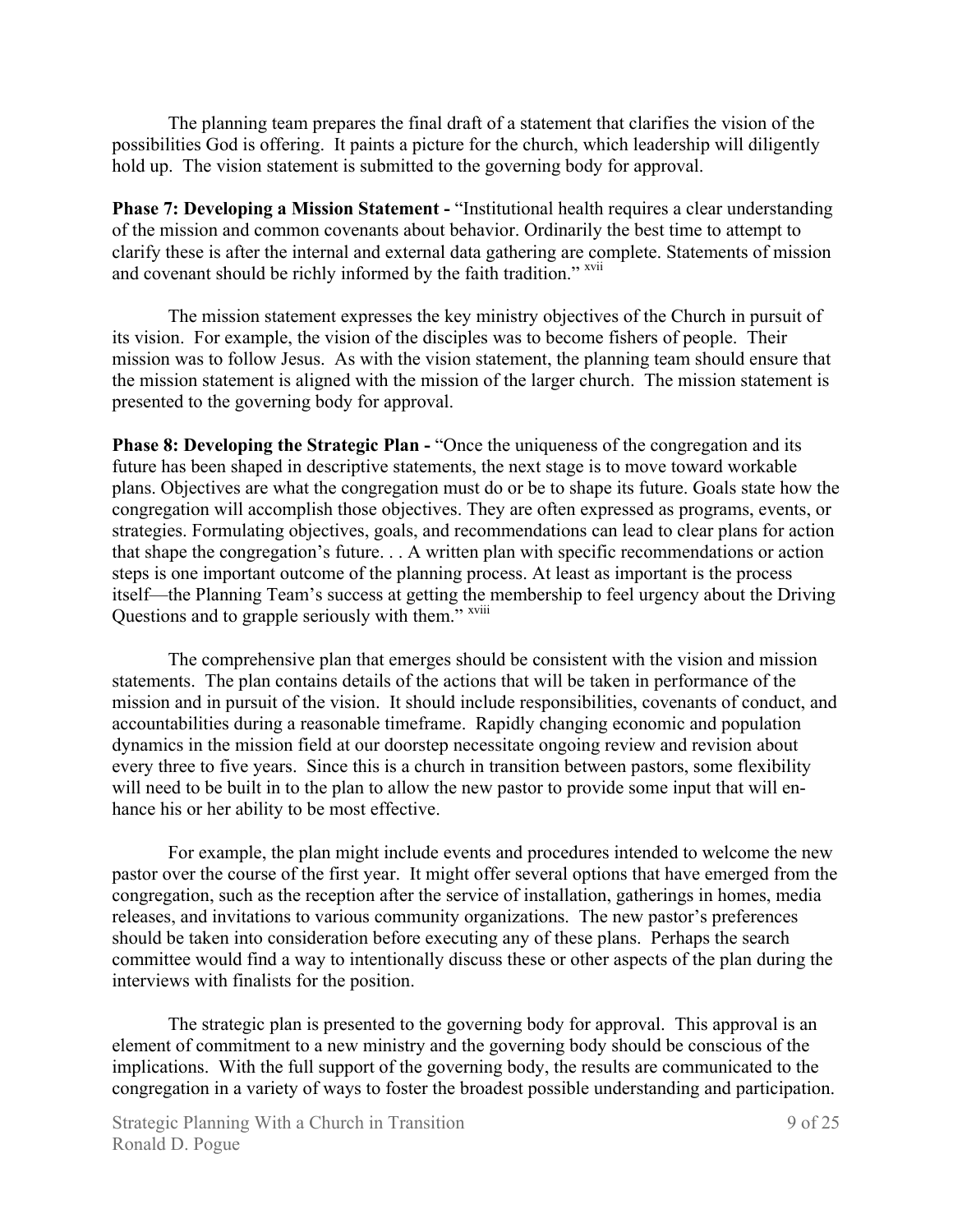The responsibility for dissemination is assigned at the beginning of the process. It may be the work of the governing body, the planning team, the transition committee, or the search committee. In any case, it is important that those who are identified as the congregation's leaders give their full support.

George Martin points out benefits of having a plan in place when the new pastor arrives.

"The lack of planning that infects many congregations leads to sloppiness and a casualness that hardly represents the best we have to offer. Good planning raises the water level, as it were, and many things in a parish will improve along the way. All of this will greatly assist the new pastor." xix

**Implementing the plan -** "A good plan will suggest things the institution should not be or do. Unless a plan provides a basis for selecting a short list of priorities and setting others aside, it will not affect the institution's future." xx

With the vision and mission statements and the strategic plan in place, the profile of the congregation and the profile of qualities, gifts, and characteristics the congregation seeks in its new pastor can now be developed and ready for use in the search for a new pastor. Anchored in a vision, driven by a mission, the plan will be executed under supervision of the new pastor and key leaders of the church.

### **What's often missing?**

George Martin reminds us of one final and essential task.

"What's often missing?It's evaluation. It helps if there is an evaluation process set up for the interim and the board. It's there in most contracts these days. We just need to extend this idea to everything we do asking "Did this work? Why? How? Why not?" The evaluation needs to be done in light of our sense of mission and especially whom we are serving, and how what we do best represents the God we serve. Then notes need to be taken after an event so that we don't repeat the same mistakes over and over again. Evaluation needs to include staff members in a way of mutual ministry as we seek to ask how we're doing in ministry. We also need to welcome input from others. We live in a meritocracy where everyone already has an opinion, where they are talking to their neighbors, and where they talk with their feet when they walk out on us."  $\frac{xxi}{x}$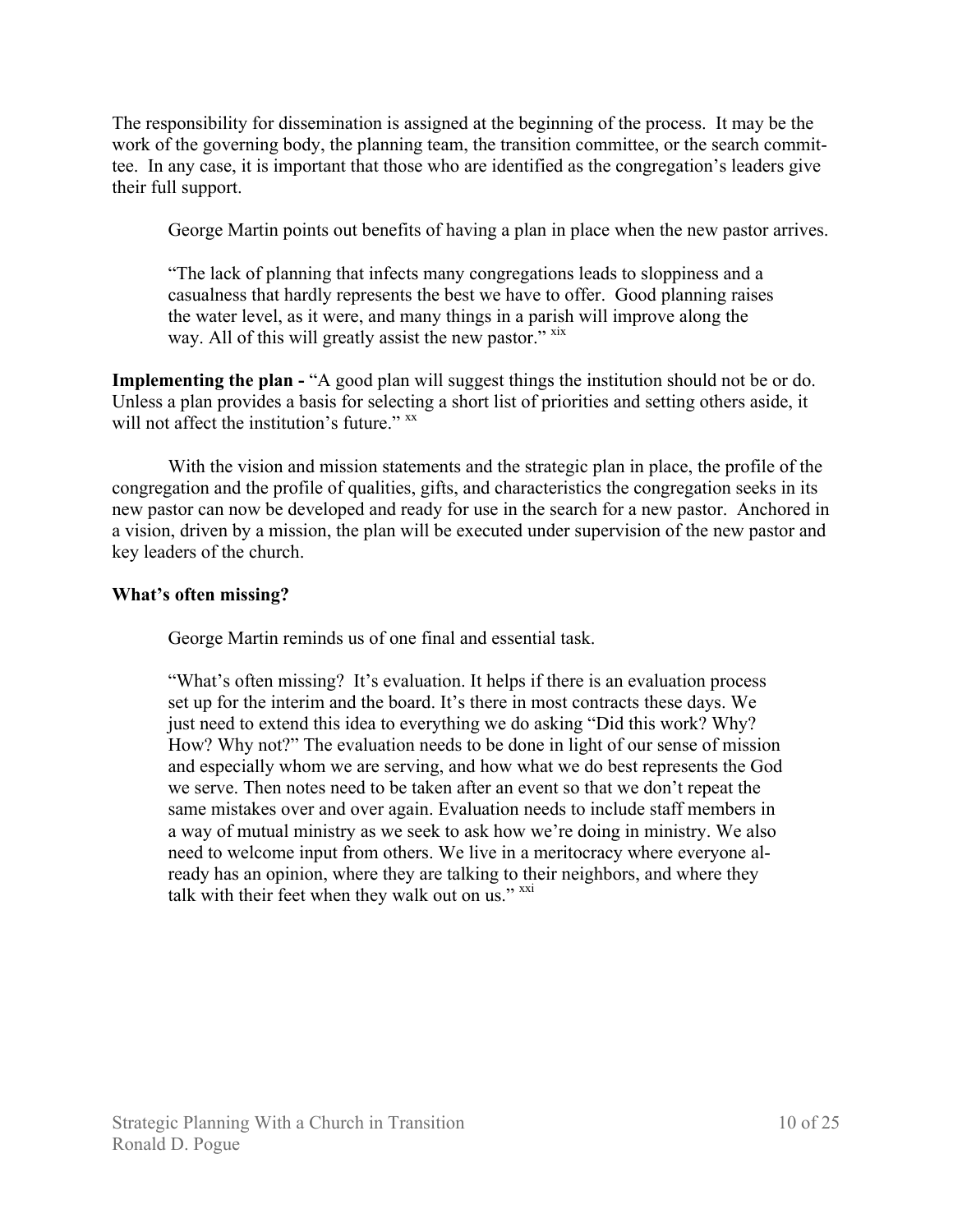## **Appendix I**

### **Interim Clergy Responses**

In addition to studying the text, *Holy Conversations*, I asked several experienced and trained intentional interim clergy, serving Episcopal churches, to share their responses to six questions via email:

- 1. How have you found visioning/strategic planning with churches in transition between pastors to be different than in churches with settled pastors?
- 2. What aspects of planning in a transitional setting are helpful in the search process?
- 3. What aspects of planning in a transitional setting are helpful to the new pastor?
- 4. How have the roles of the governing body, transition committee, planning committee, and search committee been defined?
- 5. What elements of the interim minister's role are particularly important in planning?
- 6. How have you related the developmental tasks to the planning process?

I have included the complete responses from five of these colleagues whom I have quoted in the report. With the names of the locations they were serving at the time of their response, they are:

- The Rev. John Goddard Interim Rector, St. Margaret's Episcopal Church Lawrence, Kansas
- The Rev. Evelyn Hornaday Interim Rector, All Saints' Episcopal Church Stafford, Texas
- The Rev. Gary Goldacker Interim Rector, Good Shepherd Episcopal Church Wichita, Kansas
- The Rev. Steve Rottgers Interim Rector, Grace Episcopal Church Georgetown, Texas
- The Reverend George Martin Interim Rector, St. Margaret's Episcopal Church Palm Desert, California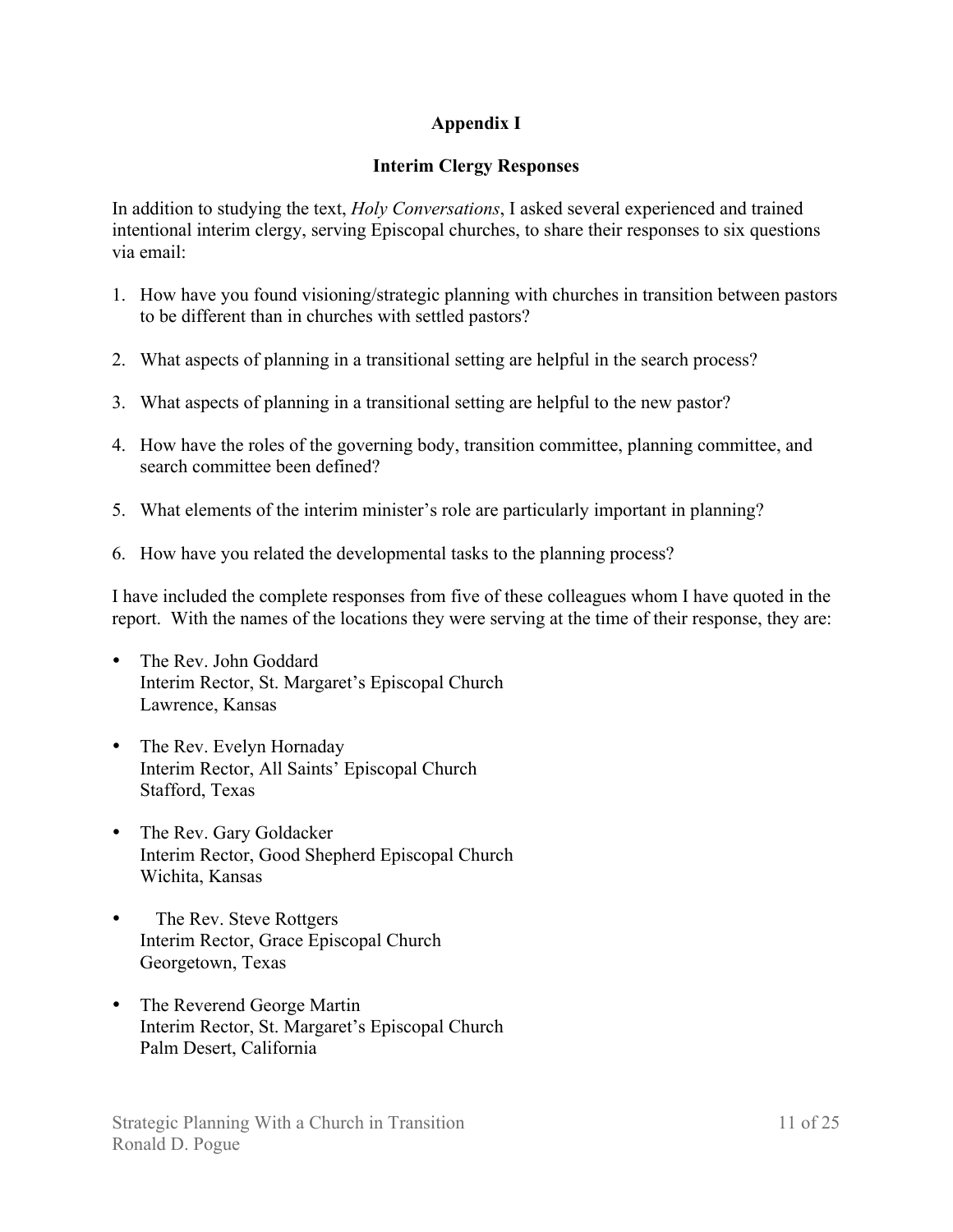### **Response of The Rev. John Goddard Interim Rector, St. Margaret's Episcopal Church Lawrence, Kansas**

From: jgodd6@gmail.com Sent: Saturday, June 27, 2009 2:52 PM To: ronpogue@sbcglobal.net Subject: Re: My IMN Fieldwork Project

## *1. How have you found visioning/strategic planning with churches in transition between pastors to be different than in churches with settled pastors?*

I have found the need for redefining the mission and vision of the parish very helpful in all situations for interim ministry. Why? Even if a rector or pastor has only been with the congregation a short time, clear definition of parish identity gives ownership for the next phases of life. This also allows the parish to come to terms with their history as they work through this redefining process.

### *2. What aspects of planning in a transitional setting are helpful in the search process?*

Being able to state that the mission and vision of the parish has been updated, reviewed and renewed gives the search team a good starting point for the profile of the parish.

### *3. What aspects of planning in a transitional setting are helpful to the new pastor?*

The same above, with knowledge to start the discussion of where the parish is going now that they have come together as priest, or pastor and congregation.

### *4. How have the roles of the governing body, transition committee, planning committee, and search committee been defined?*

This defining is needed for the process but also for the life of the parish during the transition time. The governing board will have certain situations arise that will require their undivided attention. The transition team is a great way get a broad view of the vision of ordinary members that have a history with the parish. I have found some of the jewels of a parish sharing an appreciative inquiry tool, which is to ask one member at each meeting to share one event at parish X that stands out in their mind as significant in their life. My experience has been that the first person approaches this assignment with hesitation, but by the next meeting a flood of events will come out and holding those until some one else has shared builds the passion for the life of the history of the parish. From this we have a base to build on for a vision for the future.

### *5. What elements of the interim minister's role are particularly important in planning?*

Keep the tasks before you and even when resistance is put forth that we don't need to look back only forward. The interim can carefully build a trust relationship with the leaders and the parish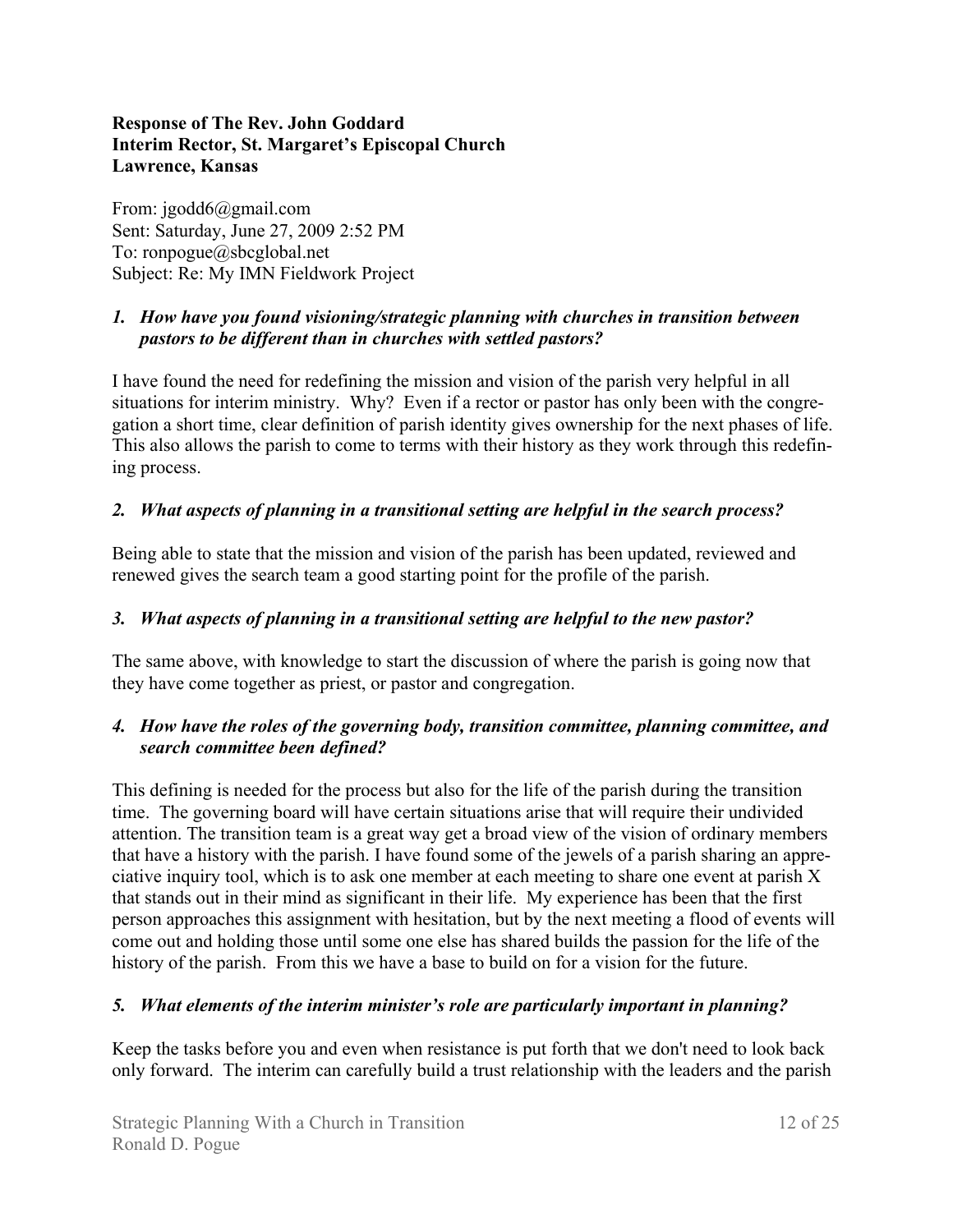for examining the past, identifying the special nature of the parish as you move toward the transfer of leadership to the new pastor.

# *6. How have you related the developmental tasks to the planning process?*

Well I think all of the above speaks to this question. Keep reminding leaders and the congregation as a whole about why you are there and what this time is about. Make sure when you change leaders on the governing board that all receive a copy of you letter of agreement and understand the roles each play in the transition time. Each of the developmental issues are key to re-visioning and looking to the future life of the congregation.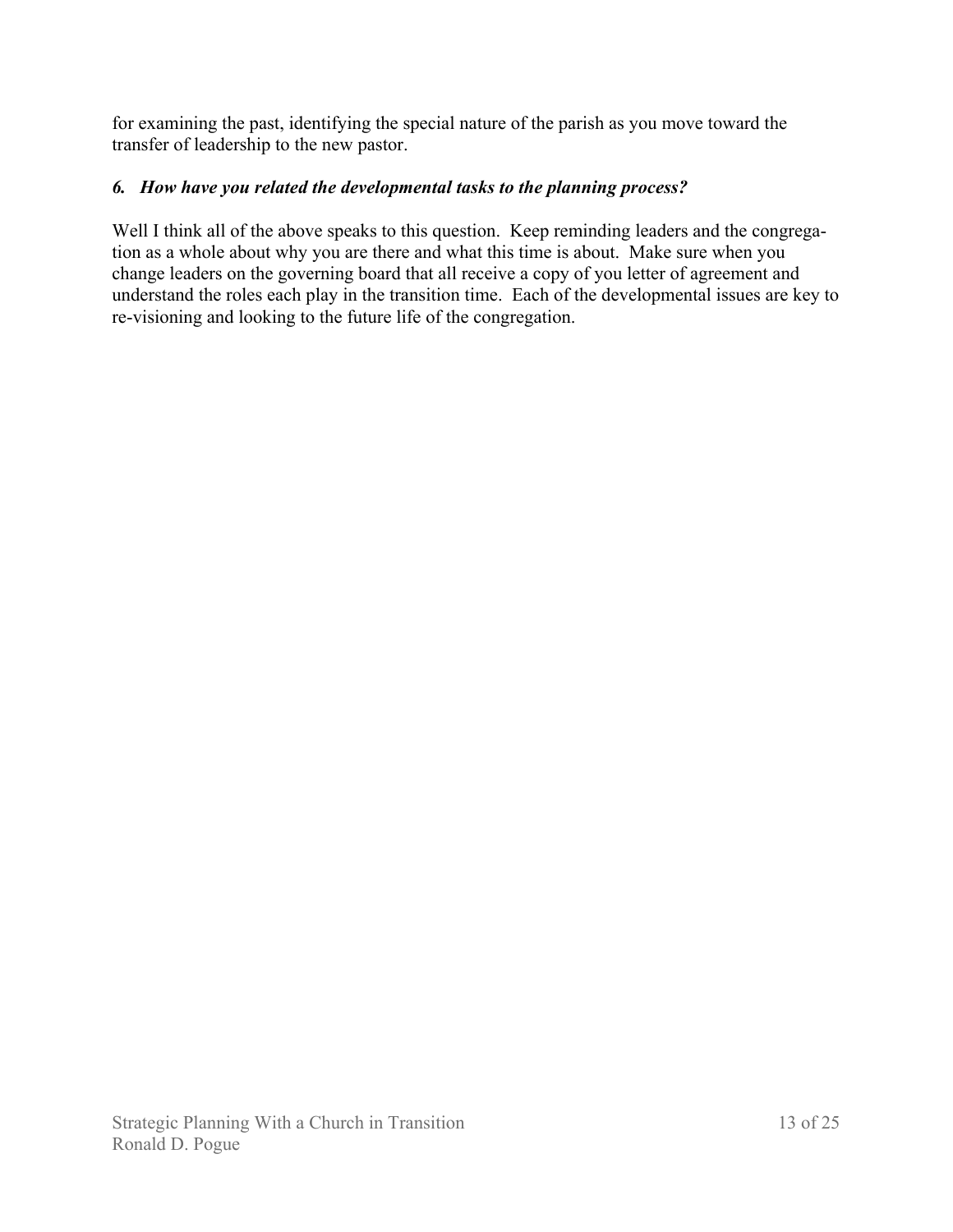### **Response of The Rev. Evelyn Hornaday Interim Rector, All Saints' Episcopal Church Stafford, Texas**

From: Evelyn Hornaday [ehornaday@comcast.net] Sent: Tuesday, June 30, 2009 5:46 PM To: Ronald D. Pogue Subject: Your IMN Fieldwork Project

### *1. How have you found visioning/strategic planning with churches in transition between pastors to be different than in churches with settled pastors?*

I haven't found the visioning/planning process itself to be any different than at any other time. However, as an interim rector *I* am different than when I've been in my own parish -- as an interim, the planning process must be about the church and the church only, and not about my dreams/ideas/hopes for them. In the Diocese of Texas Mary MacGregor is the planning guru, so my role has been one of support and coordination on her behalf. After the parish has done the work, then I find I am most useful by asking them the kinds of questions that help them confirm what they have said about themselves -- "This is what you said; is that what you meant?"

Other dioceses expect different things and processes in planning, so elsewhere I have been able to use my corporate experience with strategic work very directly, with no particular expectations of proscribed processes/procedures from the bishops.

My advice on this: know what the diocesan expectations are about this and work accordingly. Don't be offended if your considerable experience isn't used the way you think it should be!

### *2. What aspects of planning in a transitional setting are helpful in the search process?*

The most important piece of planning related to the search process is this: does the parish, not just the Vestry, know what their identity is and live into it? If the planning work is just an exercise for and by the Vestry and Search Committee in order to "get on with it," the new rector will get a rude awakening when he/she arrives to find the people having a different selfunderstanding.

### *3. What aspects of planning in a transitional setting are helpful to the new pastor?*

My experience tells me that identity, resolution of conflicts/healing, and understanding/accepting change as being a positive attribute are what's critical to a new rector. Identity I've already mentioned. Next, no interim rector should leave a parish with critical issues or conflicts unidentified and resolved fully, if possible. (It isn't always possible, but healing should have begun and been recognized as important by the leadership. Sometimes just naming the issues goes a long way toward healing.) This includes whatever personnel problems, paid or volunteer, are present -- they must be dealt with prior to the new rector coming, so that his/her short-term responsibilities revolve around getting to know the people and becoming part of the fabric of their lives, not firing the whom-ever.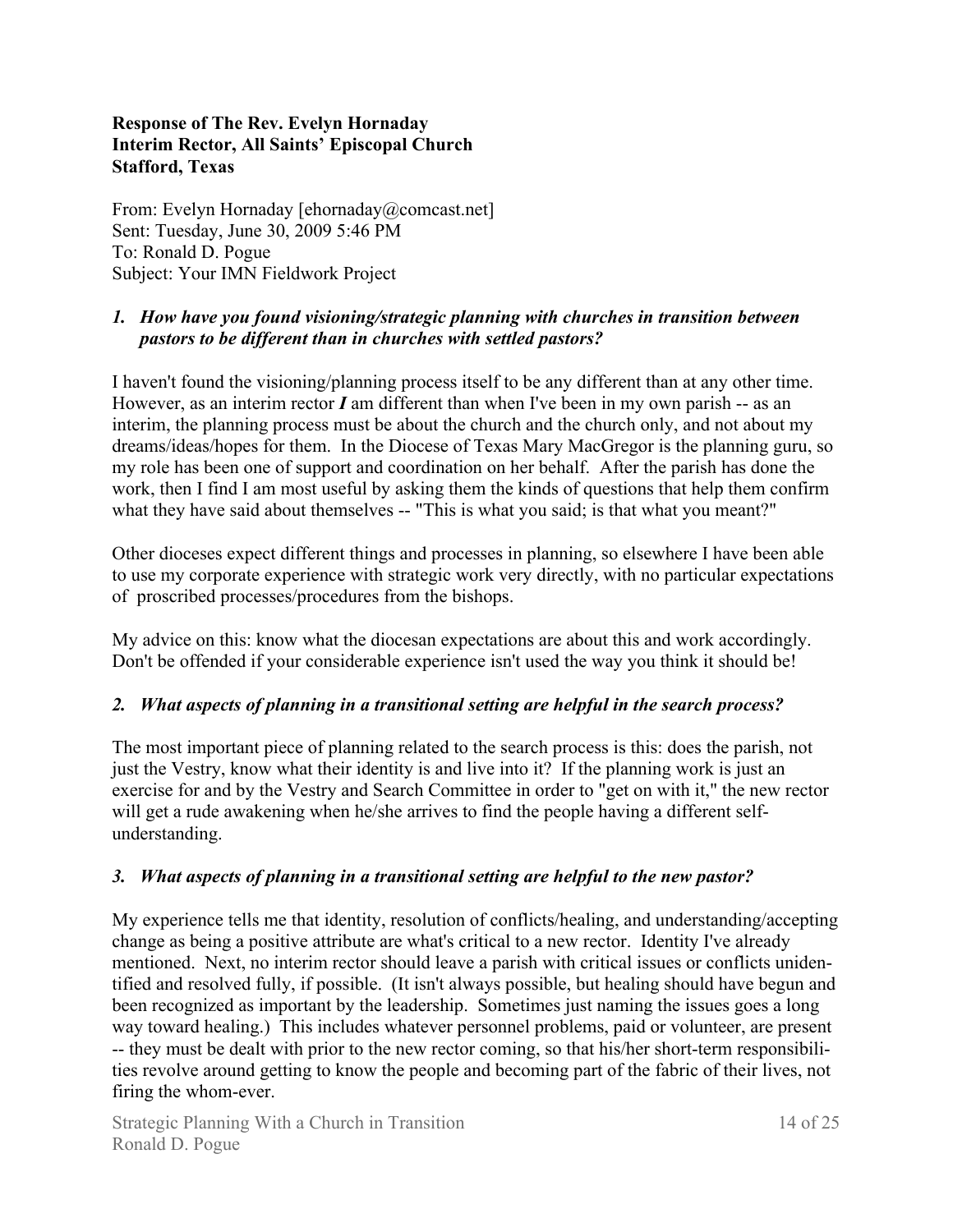Finally, the most obvious discomfort for an interim is the changes we're there to make. "Things just aren't the way they used to be" -- "Fr./Mtr. So and So never did it that way" -- "We've never done it that way before" -- and then, "Why can't things be the way they always have been?" I have found this to be a real teaching opportunity about flexibility, doing things differently in liturgy, and always tying it to the new person to come: he/she will also do things differently, this is your opportunity to try out some different things. I always say they don't have to love it, it doesn't have to be set in stone for all time to come; but having explored new ways of being together as the Body of Christ will be a great gift they can give their new rector. The most discomfort arises in liturgical style. Just be true to yourself and help the people come along. Change things often enough to "shake them up " a bit, but not so often they feel like they're on a roller coaster.

### *4. How have the roles of the governing body, transition committee, planning committee, and search committee been defined?*

The roles of the various committees you mentioned are no different than in a settled relationship. It is the interim rector that is different! How the committees are used is a variable based on the relationship between the interim and the leadership. I've never had a transition committee -- that's always been the Vestry. I suppose it would be of use in a large parish, but it dilutes the relationship between the Vestry and interim, I think. But as I said, I've never had one, nor have I thought another layer of bureaucracy was necessary!

Just be sure the Search Committee understands that its role is to find the one right person to be called, the one that God calls to a particular place -- they don't do the negotiating, the calling, the "business" of getting someone into the new position. That's the Vestry's job -- and no one else's. The Sr. Warden will work with the Canon to the Ordinary/ Deployment Officer on this, but the Search Committee's work is done when a recommendation has been made to and accepted by both the Vestry and the priest.

### *5. What elements of the interim minister's role are particularly important in planning?*

I think it's important to understand completely that the role of the interim rector is to ferret out whatever needs to be addressed, so that a parish can be restored to health. And no matter what the circumstances were around the departure of the previous rector, there are things needing to be looked at and addressed. I find that just my presence and my experience brings these things out - - I don't hunt for problems, but I do know there always are things that have been hidden away and need to see the light of day. If I just wait, they'll surface. Better me than the new rector!

In the Diocese of Arkansas I was the one who set the pace for addressing the health of the parishes and working with the Vestry and others to become what they wanted to be, before the search ever was allowed to enter the minds of anyone. Thus, my tenures there were relatively lengthy and rich, although not everything was accomplished I would have liked. At least the new rectors had vitality, energy and vision awaiting them when they arrived! Everything else was easy enough to take care of.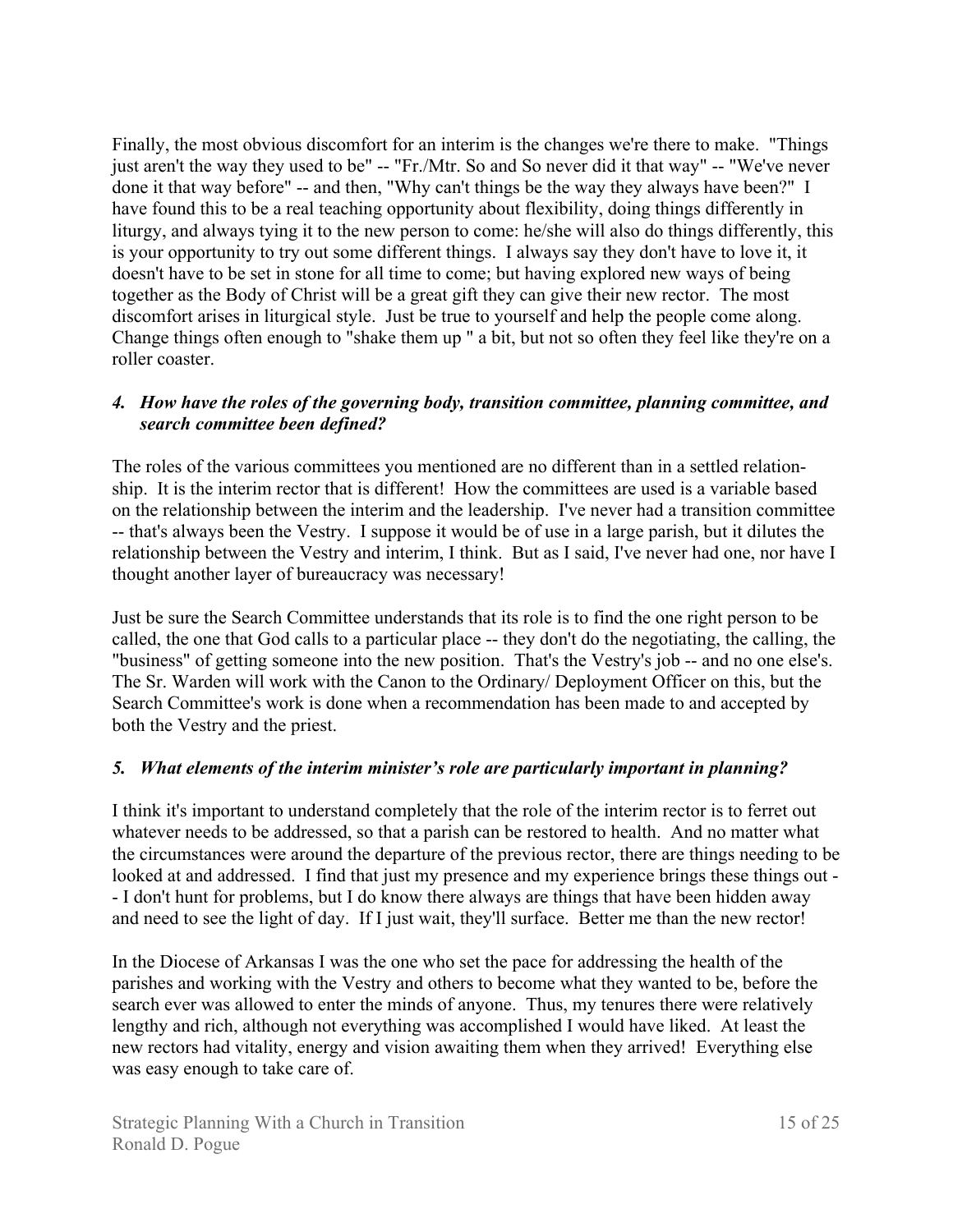In this diocese, the visioning/planning/search work often begins without a real assessment of the health and identity of a parish. Thus, the work is built on the past, and not on the potential found in the present and looking forward. I have found that inhibiting and limiting at times, because intentional interim training prepared me to put this particular skill set to work. But again, it's critical to know the expectations before going in. If you do, everything will be fine. It has been for me.

### *6. How have you related the developmental tasks to the planning process?*

The developmental tasks are for the interim rector, basically, and used as markers for helping the parish get ready to call their new priest. Some parishes don't need to build/rebuild their relationship with their diocese, for instance, so check that one off the list! That doesn't mean you shouldn't be attentive to that task, and be sure that it is in good shape. Use these five tasks for yourself; I seldom talk about them, except maybe to the Sr. Warden. (They are, after all, lingo, and nobody really cares!) Unless, of course, one has arisen as an obvious and critical need.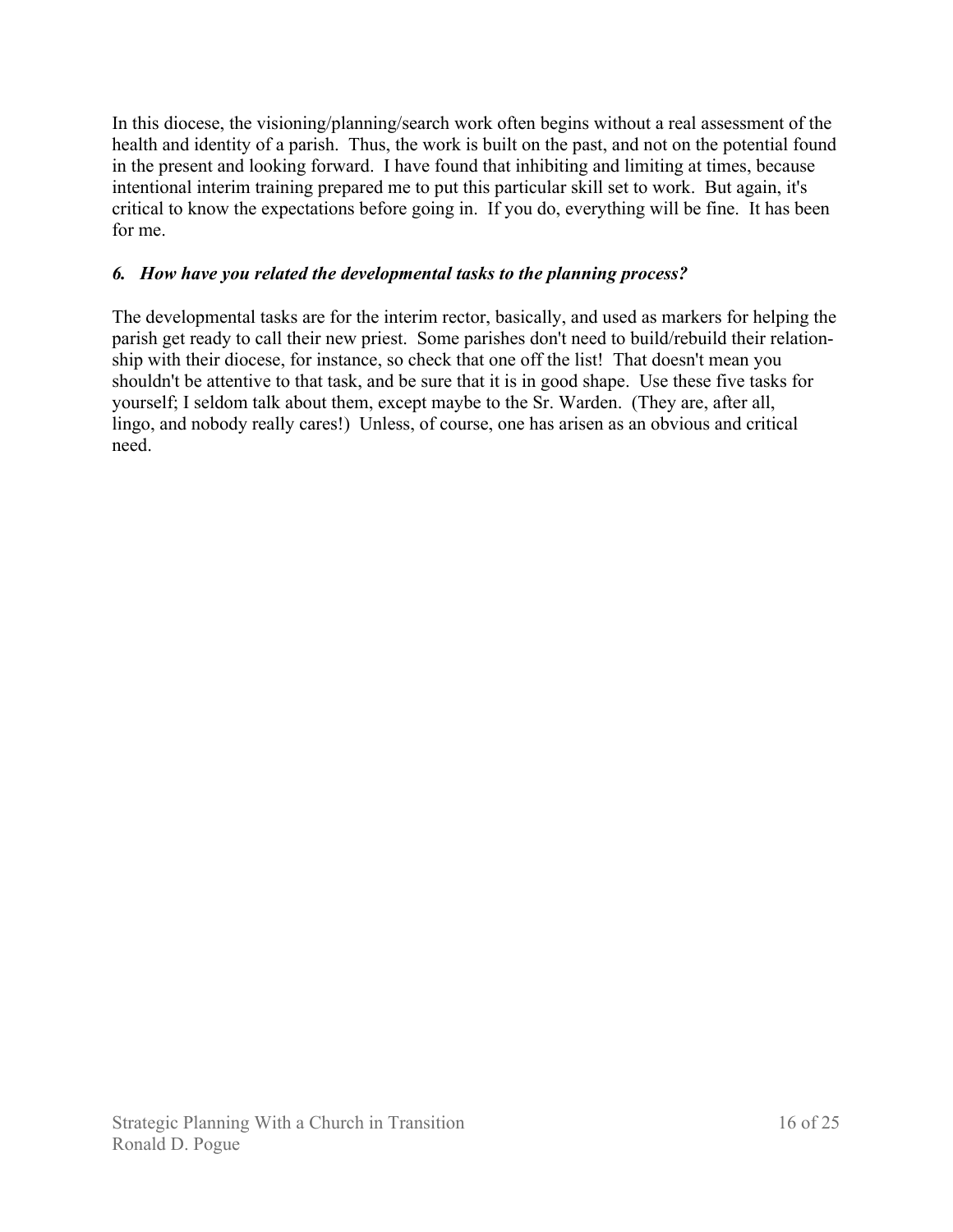### **Response of The Rev. Gary Goldacker Interim Rector, Good Shepherd Episcopal Church Wichita, Kansas**

From: goldackerg@aol.com Sent: Thursday, September 3, 2009 11:52 AM To: "Ronpogue@Sbcglobal. Net" <ronpogue@sbcglobal.net> Subject: Request

## *1. How have you found visioning/strategic planning with churches in transition between pastors to be different than in churches with settled pastors?*

I usually begin the interim time by finding out what the CURRENT vision/plan is in the congregation. As an example, in one congregation they had worked up a big plan for the building addition (\$5-7 million) and when they found out that the rector was retiring (because he didn't feel like he wanted to see the plan through!), they were back to ground zero to decide how to move forward with the space/program issues that initiated the building plan and were still going to be problems.

The big difference, in my experience, between settled and interim clergy leadership is the one of seeing a plan through to its accomplishment and the trust level that instills in the vestry/planning team. It may impact how much input the interim can have into the process, particularly if the plan is a detailed, long range plan. If there is no long range plan in process when I get there, I generally stick with doing short range, immediate stuff that sets the congregation up for the new rector coming in.

## *2. What aspects of planning in a transitional setting are helpful in the search process?*

I believe that a congregation must have a vision and a strategic plan against which to evaluate rector candidates. How can you know what kind of priest to call if you don't know where you are going?!!

## *3. What aspects of planning in a transitional setting are helpful to the new pastor?*

And, as a priest, how can I know if this is the call for me that utilizes my gifts and interests in moving the congregation into its new future?!!! Most search committees that I have worked with want to have some kind of vision/plan to present to candidates.

### *4. How have the roles of the governing body, transition committee, planning committee, and search committee been defined?*

How have roles been defined? The vestry role is defined by canon, the search role by the diocese, the planning committee by the vestry and the project, the transition committee by the task. I try not to get them intermingled any more than necessary because I believe that discrete tasks are easier to manage.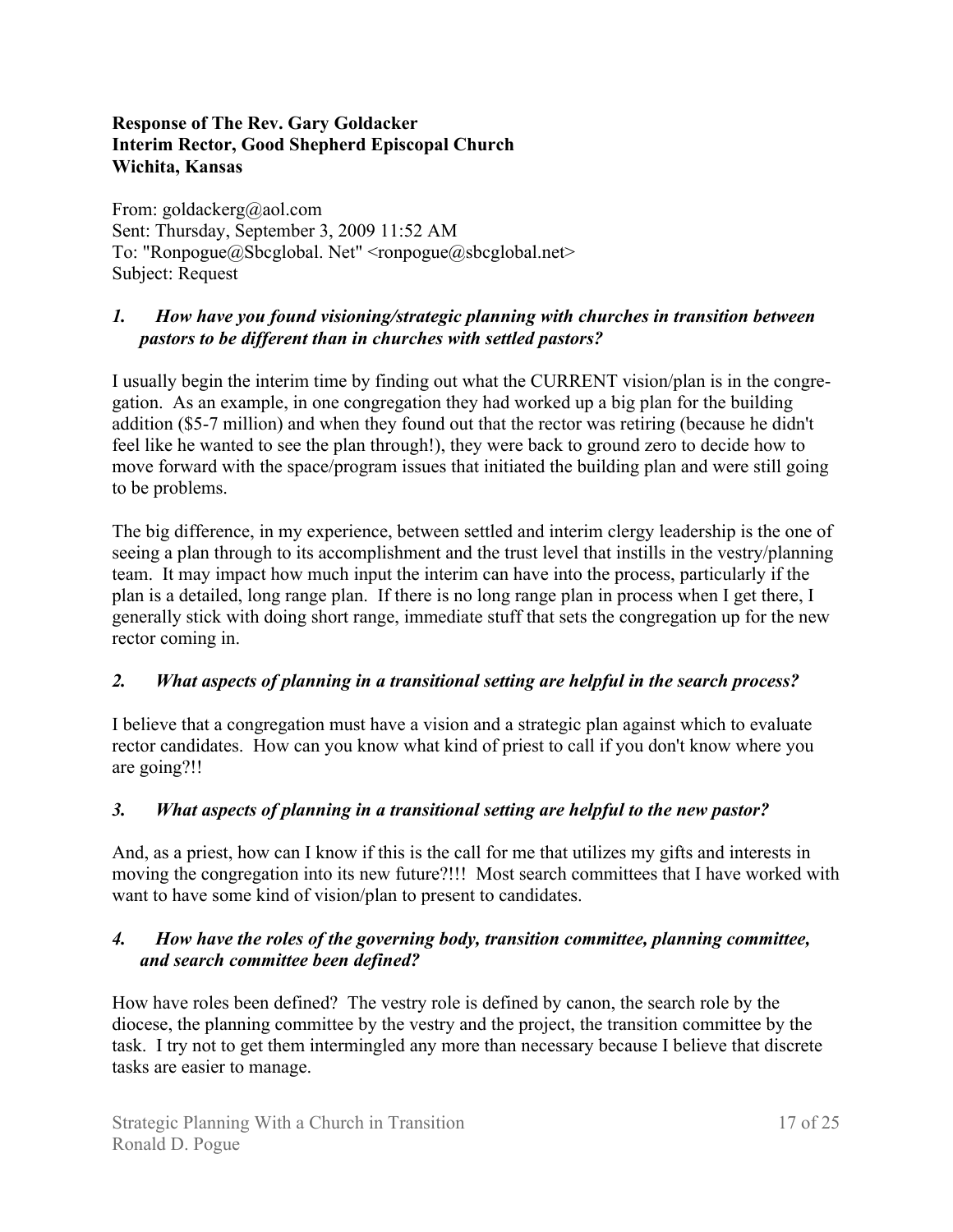## 5. *What elements of the interim minister's role are particularly important in planning?*

As interim, I try to be a resource and guide to any of the committees, asking the "Have you considered.......?" questions. I think that as interim, I can be an objective presence and clear process observer.

I think that as the interim I can be helpful in getting the planning committee to see how realistic their plan is because I do not have a vested interest in the plan.

### *6. How have you related the developmental tasks to the planning process?*

In doing that sort of short range planning, I take into account the developmental tasks and what needs to be done to accomplish them, without hindering the search. I also use in both settled and interim situations the old SWEEP program from the 80s that was fairly popular around the church. Mostly I look for deficit areas in congregational life and try to help the vestry improve those, if they are interested.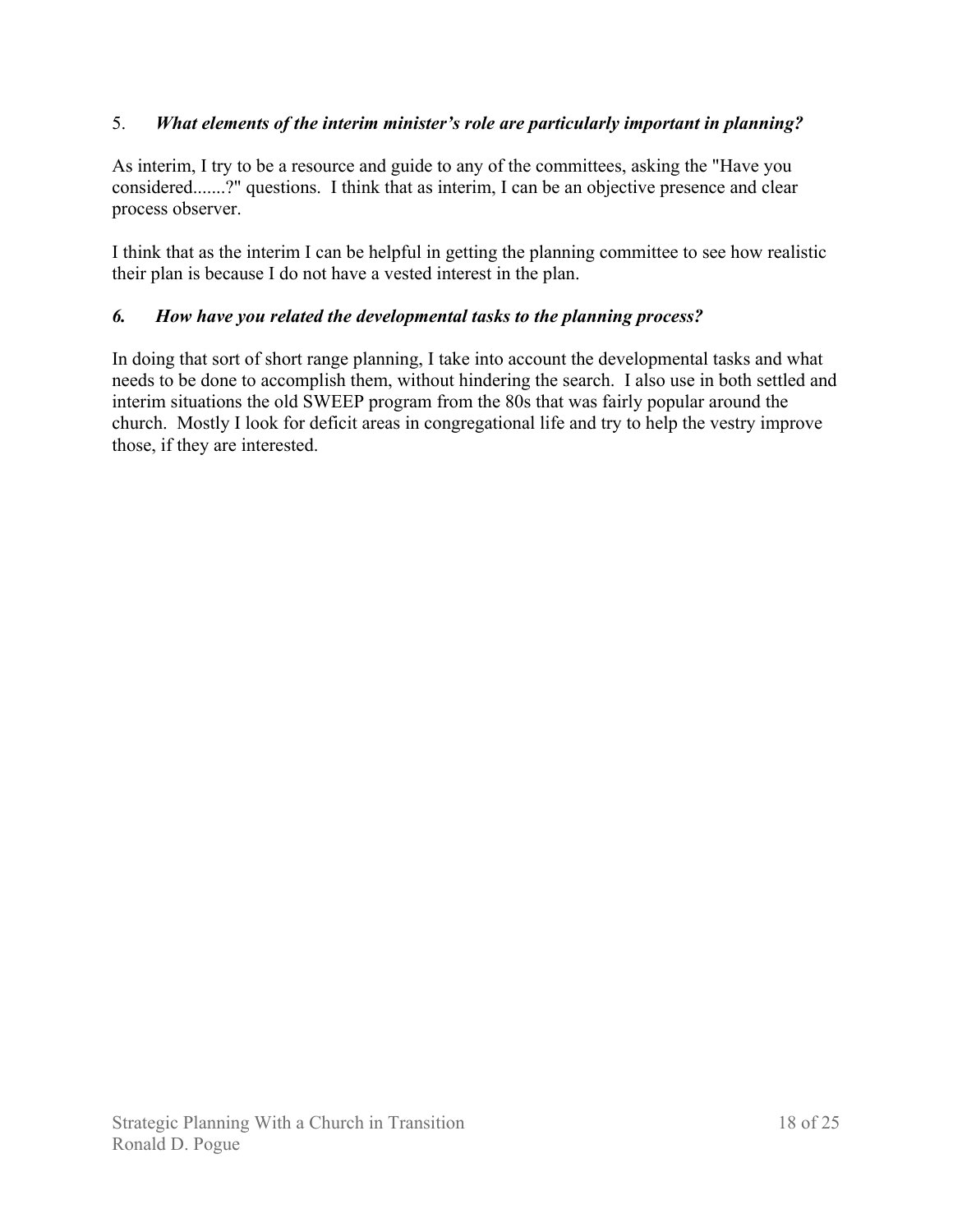### **Response of The Rev. Steve Rottgers Interim Rector, Grace Episcopal Church Georgetown, Texas**

From: Steve Rottgers [rector@graceepis.org] Sent: Thursday, June 25, 2009 11:53 AM To: ronpogue@sbcglobal.net Subject: Re: My IMN Fieldwork Project

## *1. How have you found visioning/strategic planning with churches in transition between pastors to be different than in churches with settled pastors?*

When I came to Grace Church in Georgetown initially as their Interim, as well as using my doctoral process, "Ripe for the Harvest" with Trinity, Marble Falls after Ann Normand left to be Canon to the Ordinary, I was looking for information to help better inform the vestry/bishop's committee, as well as the search committee as to the issues felt and lived by the membership. This process did not replace a "pre-set survey" that was to be used for search process, but to be a second test of the environment and community. The combination therefore better informed the vestry and search committee as to what issues and strengths were needed in a new rector, as well as what internal changes towards better health had to be made by the awaiting parish.

### *2. What aspects of planning in a transitional setting are helpful in the search process?*

I think this depends a great deal as to what is revealed in the survey process. This could range from physical plant repairs/renovation, need for new construction that would face the new rector, or internal administrative systems that need to be revisited, tweaked, or overhauled. This could also include Worship service venue changes. All aspects of parish life can be identified either in the areas of honoring what exists and celebrating them, discerning what are problem areas that challenge the parish in transition and into their new relationship with new leadership coming, as well as dreams that they would like to see happen in the near future, thus setting the stage for the new leader to come on board with a well informed parish that is ready to go.

### *3. What aspects of planning in a transitional setting are helpful to the new pastor?*

The "Ripe for the Harvest " process helps do just what I mentioned in the prior paragraph. It helps inform a parish of what areas are being done well, what needs to be corrected, and where do they want to go. All of this helps form an understanding of what kind of leader do they want.

I would hope that it would enable a well informed decision when the call process narrows candidates down for the final call. The rector candidates have a better knowledge of the good things, the challenges, as well as dreams and expectations of the parish, therefore able to see if their gifts and strengths, match up with the information provided by the parish. It also informs the search committee of what to look for in the new candidates during their interviews, and serves as an informed sense to sort out the "non matches" and ferret out the "right match".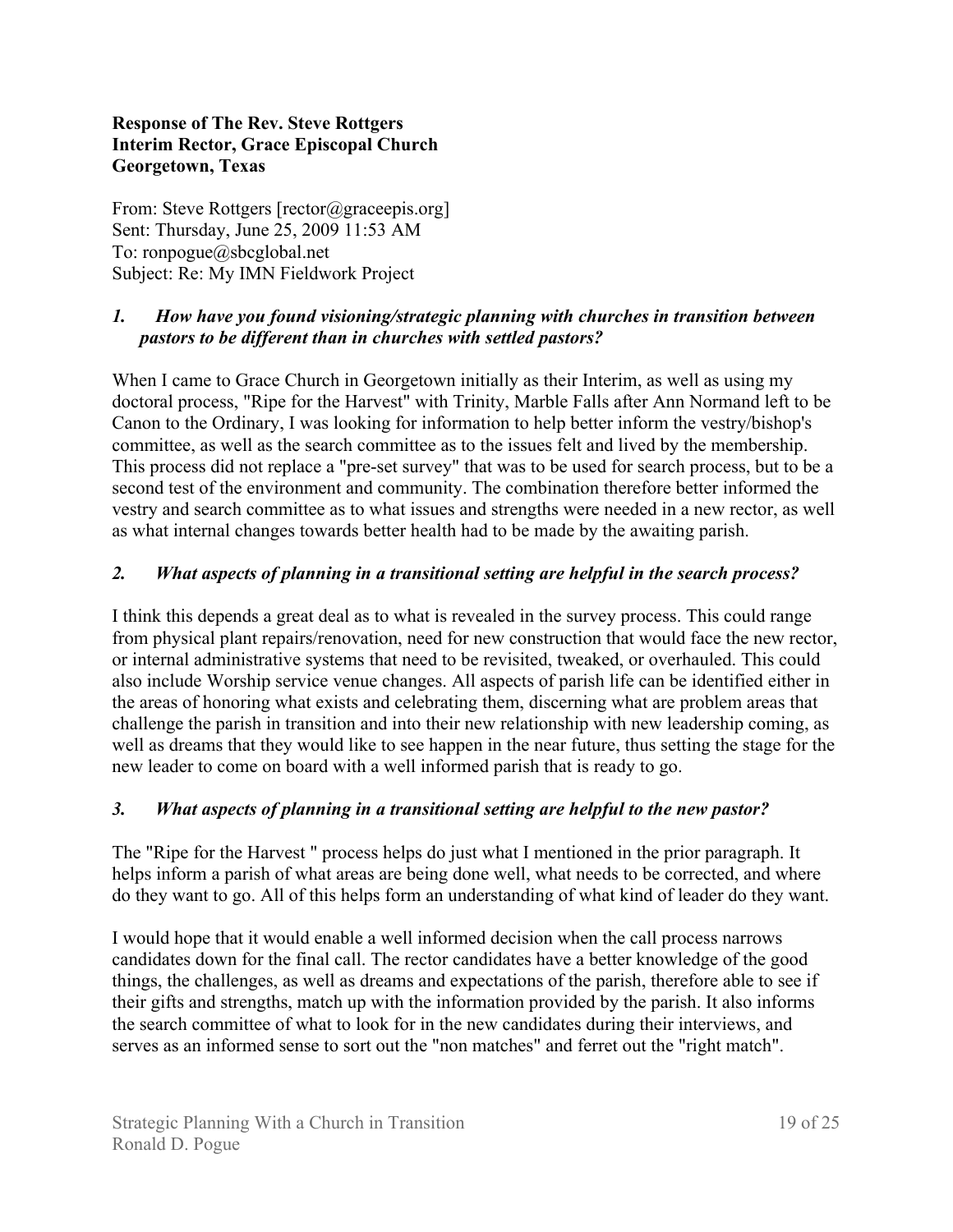### *4. How have the roles of the governing body, transition committee, planning committee, and search committee been defined?*

Once again, I have used the "Ripe for the Harvest" process to comprehensively survey the entire membership, and then use that information to form or reorganize these committees so they respond to the stated need that surfaces.

This process "outs" the invisible elephants and gorillas in the room, as well as the hidden blessing that are going on within the community.

## 5. *What elements of the interim minister's role are particularly important in planning?*

I feel that the interims job is to help "clean and re organize the house" by giving the existing members and especially their lay leadership, the needed information, as well as incentive to make needed changes that can help their parish, buildings, programs and internal health be in a good place to discern, as well as receive their new clergy leadership. It also cultivates an attitude that will embrace needed change, even change that will take a long term, collective effort into the new tenure of the called priest.

### *6. How have you related the developmental tasks to the planning process?*

Ripe for the Harvest sets a biblical standard from the Great Commandment and Great Commission, but also allows flexibility and change to occur.

It is based also on Quality Theory and best practices. The process invites a comprehensive mass of input from the membership, they also prioritize the importance of the issues offered, and then are enlisted to empower themselves and to make the needed changes. This process lowers the hierarchical peak of leadership, narrows the communication gap that normally exists between leadership and the masses, as well as offers known information to be discussed and placed into healthy planning processes and therefore, successful development that both, clergy and lay can celebrate, and continue to improve into their future working relationship.

When you get back and have a place and time that we can sit, I can go much further into details as to why this process works, as well as what it is built upon. It has worked every time in my consulting applications. (Now over 40 parishes)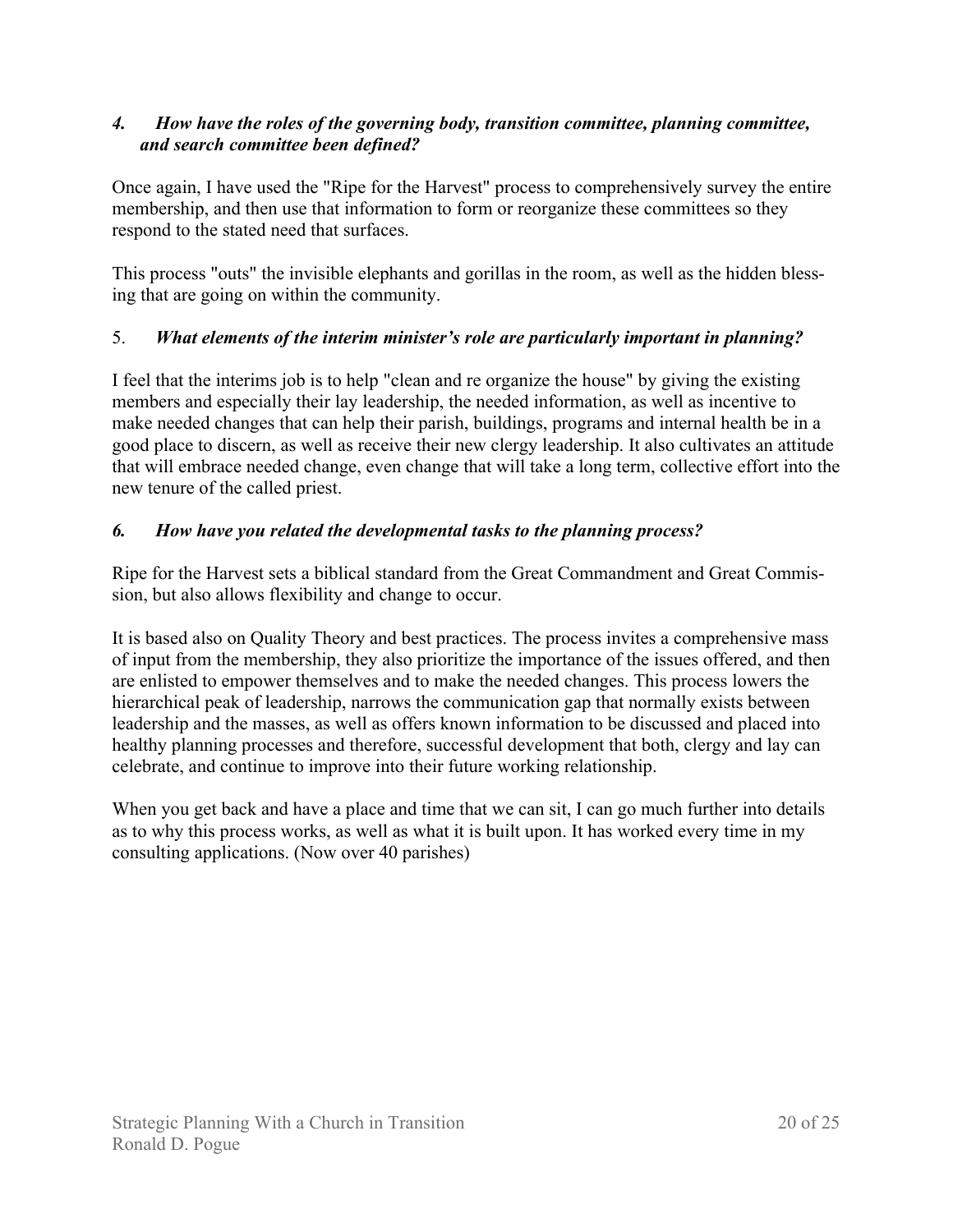### **Response of The Reverend George Martin Interim Rector, St. Margaret's Episcopal Church Palm Desert, California**

From: George Martin <geoinmn@frontiernet.net> Sent: Monday, September 7, 2009 10:46 AM To: "Ronpogue@Sbcglobal. Net" <ronpogue@sbcglobal.net> Subject: interim ?s

## *1. How have you found visioning/strategic planning with churches in transition between pastors to be different than in churches with settled pastors?*

In my experience I keep encountering "Father Knows Best" churches, where any planning might have been done by the Rector, but rarely if ever in a process that truly involved others, or really cared about data and strategy. What the rector wants may lead toward certain things being doing correctly in the eyes of a pastor who leads with his or her theological assumptions, but it clearly isn't an organizational development strategy.

### *2. What aspects of planning in a transitional setting are helpful in the search process?*

Any planning is probably new to many churches. Sad, but true. It probably involves basic planning about when reports are due, and when we get stories into the newsletter. So many churches operate with a "last minute will do" attitude. Many a church secretary has worked late on a Friday afternoon printing the bulletin because someone didn't decide at the last minute about some lesson, some music, or their sermon title.

Advance planning in terms of getting a jump on big celebrations is rare, but can be a most valuable lesson to the congregation.

The best lesson is to get lots of lay involvement in planning and decision making. This may be a problem if the church repeats a pattern of calling an autocratic leader, but they are less likely to try that after experiencing a share in direction in which the parish heads.

### *3. What aspects of planning in a transitional setting are helpful to the new pastor?*

Clearly it helps if there are procedures and processes that are rational, that make a good use of time, and which allow for details to be covered. The lack of planning that infects many congregations leads to sloppiness and a casualness that hardly represents the best we have to offer. Good planning raises the water level, as it were, and many things in a parish will improve along the way. All of this will greatly assist the new pastor.

### *4. How have the roles of the governing body, transition committee, planning committee, and search committee been defined?*

This is an area where the transitional pastor must ask lots of questions. Meet with people. Hear their stories about what happened when they had a criticism or a new idea to offer. How have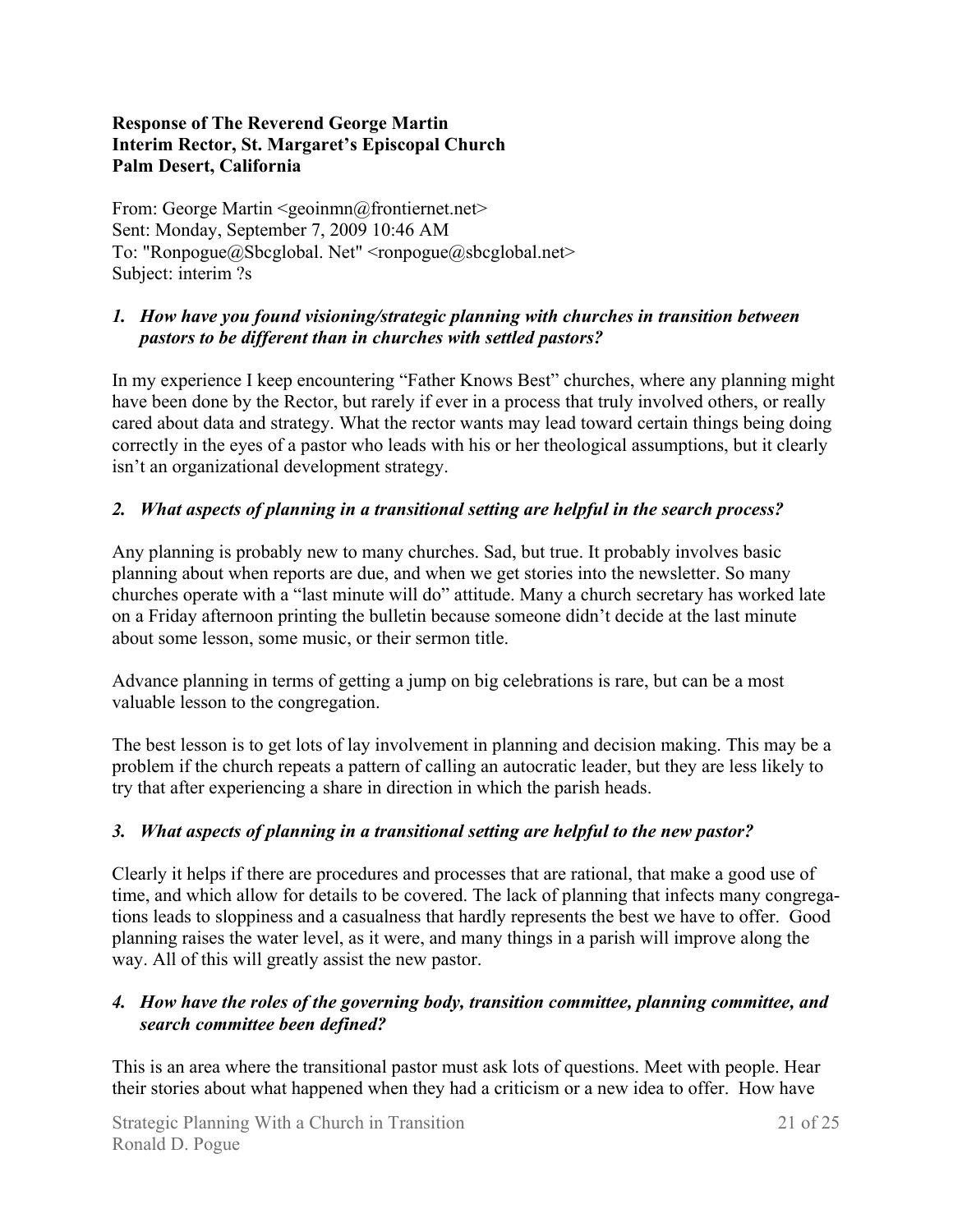job descriptions melded together to create an organization with a focus on mission. Do people ask "Why" when they make decisions. Are people thinking about the purpose in either "Doing what we've always done," or in trying something new.

### 5. *What elements of the interim minister's role are particularly important in planning?*

I think it begins with transparency and willingness to listen and to learn. It involves a respect for the traditions in the parish, but also a willingness to question those traditions if they are inhibiting growth and development.

I think the interim pastor needs to be available and accessible in a way that many clergy in the past haven't been. Guarding your phone number and your day off only signals a church that you aren't to be bothered.

Send signals to everyone that you'll be doing advanced planning. For me it begins by talking about the lessons that are coming up and how they need to inform a little of the shape of worship. Make sure that Easter and Christmas are planned three or four months ahead of schedule at a minimum.

## *6. How have you related the developmental tasks to the planning process?*

This question can only be answered with regard to the specific issues facing a congregation. The interim pastor must decide what needs attention at that very moment and which issues will only be named and left for the settled pastor.

In one church I worked on the Youth Ministry, giving lots of direction and personal attention to the present leaders of that ministry, but knew that I was only setting the table for the settled pastor who subsequently let that set of leaders go, while calling a Youth Pastor from within the denomination. The other group of leaders were almost leading youth out of the Episcopal church, and had almost no understanding or appreciation of our traditions.

The interim pastor, with a pre-fired status, can ask all kinds of probing questions and offer some brutal and honest assessments. This isn't a time to necessarily fix everything, because time doesn't allow for that to happen. But you can set the stage for a new kind of honesty, and the calling committee can in turn share these insights with prospective candidates.

*What's often missing?* It's evaluation. It helps if there is an evaluation process set up for the interim and the board. It's there in most contracts these days. We just need to extend this idea to everything we do asking "Did this work? Why? How? Why not?" The evaluation needs to be done in light of our sense of mission and especially who we are serving, and how what we do best represents the God we serve. Then notes need to be taken after an event so that we don't repeat the same mistakes over and over again. Evaluation needs to include staff members in a way of mutual ministry as we seek to ask how we're doing in ministry. We also need to welcome input from others. We live in a meritocracy where everyone already has an opinion, where they are talking to their neighbors, and where they talk with their feet when they walk out on us.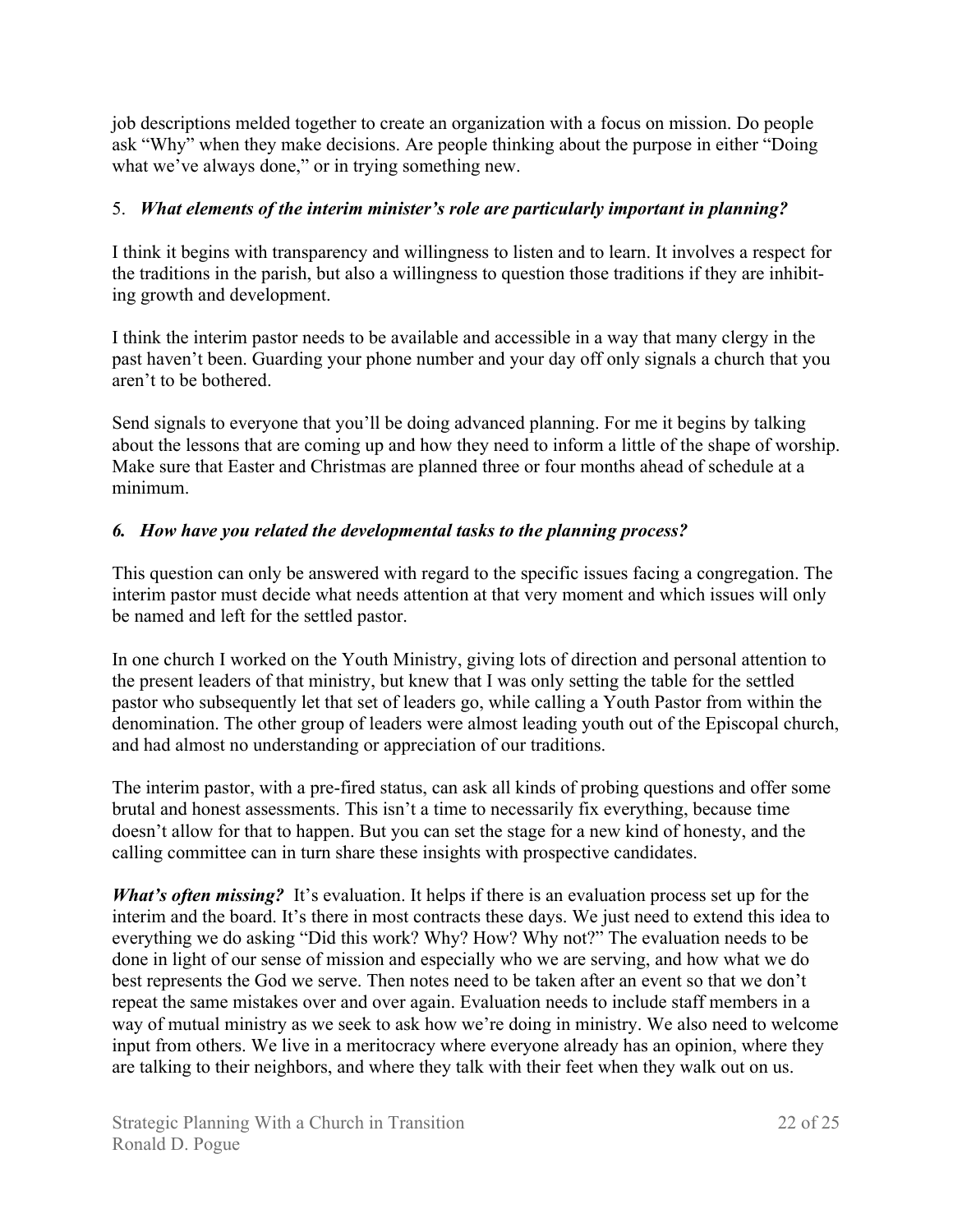# **Appendix II**

# **Guiding Principles to Strategic Planning**

1. The planning process must belong from the outset to those who will approve and implement it. The consultant's role is to advise, support, and facilitate, not to manage the process or direct its outcome.

2. The key to the process is a strong planning team composed of persons who are open to discern what the congregation is called to be and do; who understand the political realities; and who understand the value of open deliberations and the need for a redundant system for keeping the membership informed.

3. Early in the process, the planning team identifies a group of "driving questions" and presents them to the governing Board for endorsement. It is essential that the leadership feel a sense of urgency about addressing the driving questions.

4. Data collection should be focused on data that will help to answer the driving questions, and designed to make collection and interpretation manageable.

5. Both internal and external data should be gathered. Internal data includes feedback from the membership considered both as "consumers" and "producers." External data includes information about the local community and the larger social and religious context.

6. Strategic Planning requires both wide participation and deep integrative thought. This tension is best maintained by a cohesive Planning Team that reaches out several times during the planning to keep the membership contributing to and learning from the process.

7. Institutional health requires a clear understanding of the mission and common covenants about behavior. Ordinarily the best time to attempt to clarify these is after the internal and external data gathering are complete. Statements of mission and covenant should be richly informed by the faith tradition.

8. A written plan with specific recommendations or action steps is one important outcome of the planning process. At least as important is the process itself—the Planning Team's success at getting the membership to feel urgency about the Driving Questions and to grapple seriously with them.

9. A good plan will suggest things the institution should not be or do. Unless a plan provides a basis for selecting a short list of priorities and setting others aside, it will not affect the institution's future.

*Adapted from the writings of Alice Mann, Gil Rendle, Roy Oswald, and Others as displayed on the Holy Coversations website ( http://www.alban.org/holyconversations/principles.asp ), September 2009.*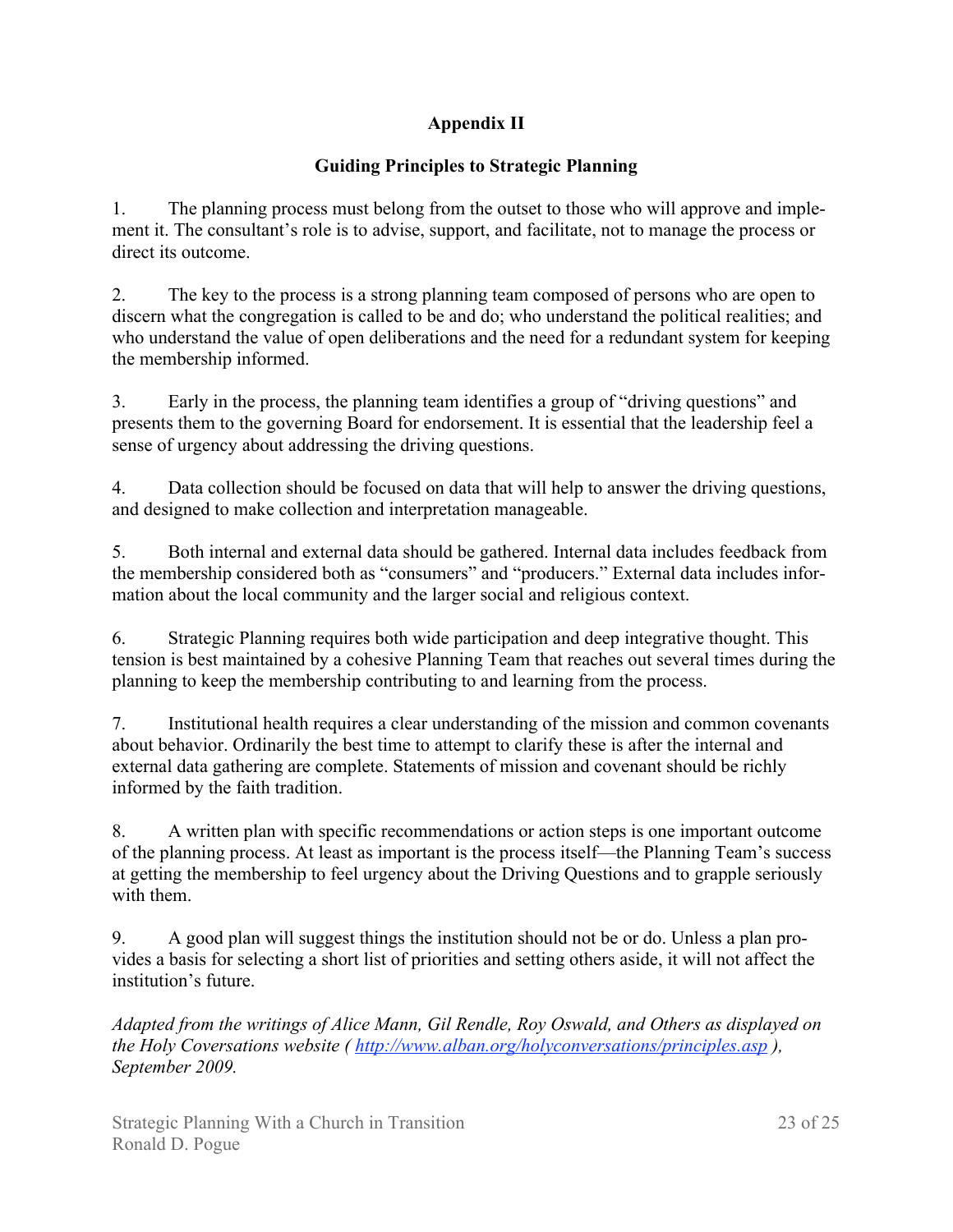#### **Endnotes**

|<br>i <sup>i</sup> Rendle, Gil, and Alice Mann. *Holy Conversations*. http://www.alban.org/holyconversations/process.asp. 7 Sept. 2009.

ii Rendle, Gil, and Alice Mann. *Holy Conversations: Strategic Planning as a Spiritual Practice for Congregations*. Bethesda, MD: Alban Institute, 2003. p. xii.

 $\frac{\text{iii}}{\text{1}}$  Ibid, p. 12.

iv Rendle, Gil, and Alice Mann. "Guiding Principles." *Holy Conversations. http://www.alban.org/holyconversations/principles.asp.* 7 Sept. 2009.

v Goldacker, Gary. Appendix I of this document.

vi Hornaday, Evelyn. Appendix I of this document.

vii Rendle, Gil, and Alice Mann. "Guiding Principles." Op. cit.

viii Rendle, Gil, and Alice Mann. "Guiding Principles." Op. cit.

ix Rendle, Gil, and Alice Mann. "Guiding Principles." Op. cit.

x Hornaday. Op. cit.

xi Goddard, John. Appendix I of this document.

xii Rendle, Gil, and Alice Mann. "Guiding Principles." Op. cit.

xiii Rottgers, Steve. Appendix I of this document.

xiv Hotchkiss, Dan. "Getting Unstuck," *Holy Conversations*. http://www.alban.org/holyconversations/unstuck.asp. 7 Sept. 2009.

xv Rendle, Gil, and Alice Mann. "Guiding Principles." Op. cit.

xvi Rendle, Gil, and Alice Mann. *Holy Conversations: Strategic Planning as a Spiritual Practice for Congregations*. p. 89-90.

xvii Rendle, Gil, and Alice Mann. "Guiding Principles." Op. cit.

xviii Rendle, Gil, and Alice Mann. *Holy Conversations: Strategic Planning as a Spiritual Practice for Congregations*. p. 86.

xix Martin, George. Appendix I of this document.